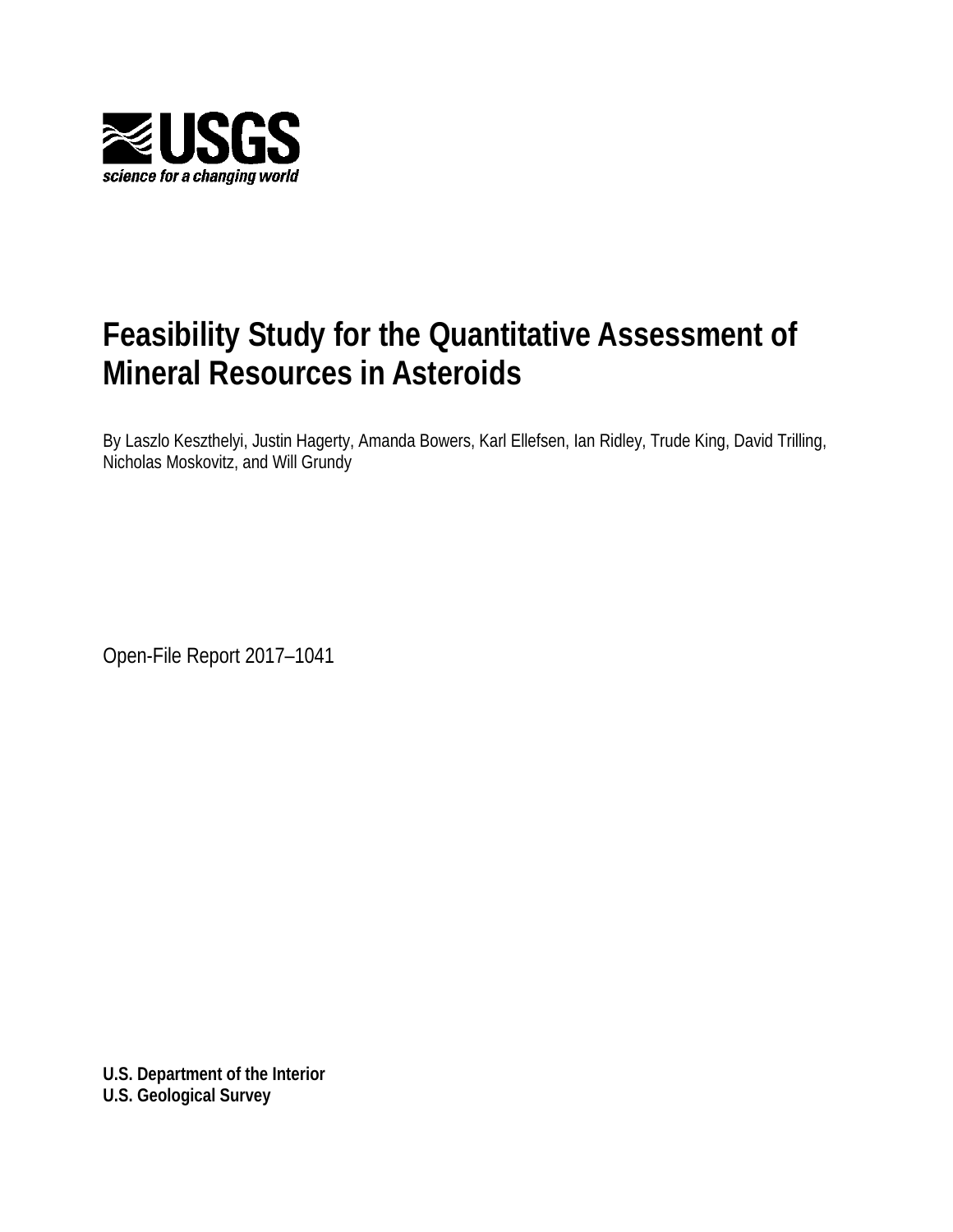## **U.S. Department of the Interior**

RYAN K. ZINKE, Secretary

### **U.S. Geological Survey**

William H. Werkheiser, Acting Director

U.S. Geological Survey, Reston, Virginia: 2017

For more information on the USGS—the Federal source for science about the Earth, its natural and living resources, natural hazards, and the environment—visit <https://www.usgs.gov/> or call 1–888–ASK–USGS (1–888–275–8747).

For an overview of USGS information products, including maps, imagery, and publications, visi[t https://store.usgs.gov.](https://store.usgs.gov/)

Any use of trade, firm, or product names is for descriptive purposes only and does not imply endorsement by the U.S. Government.

Although this information product, for the most part, is in the public domain, it also may contain copyrighted materials as noted in the text. Permission to reproduce copyrighted items must be secured from the copyright owner.

Suggested citation:

Keszthelyi, L., Hagerty, J., Bowers, A., Ellefsen, K., Ridley, I., King, T., Trilling, D., Moskovitz, N., and Grundy, W., 2017, Feasibility study for the quantitative assessment of mineral resources in asteroids: U.S. Geological Survey Open-File Report 2017–1041, 28 p.[, https://doi.org/10.3133/ofr20171041.](https://doi.org/x10.3133/ofr20171041) 

ISSN 2331-1258 (online)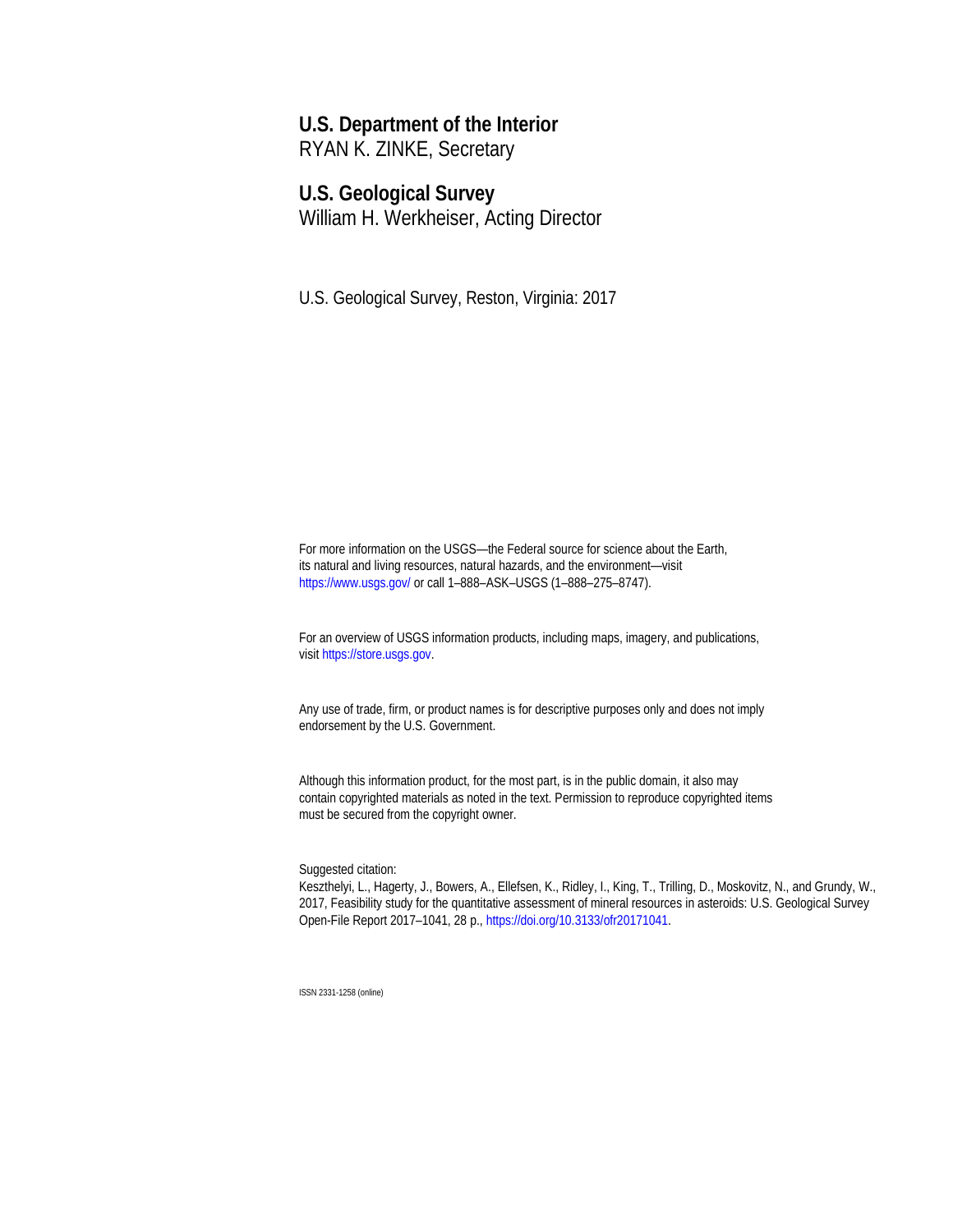## **Contents**

## **Figures**

| $1_{\cdot}$ |                                                                                                  |  |
|-------------|--------------------------------------------------------------------------------------------------|--|
| 2.          | Cumulative volume of near-Earth objects (NEOs) versus NEO diameter calculated from observed      |  |
|             |                                                                                                  |  |
| 3.          | Cumulative distribution function of absolute magnitude of the 428 known objects included in this |  |
| 4.          |                                                                                                  |  |
| 5.          | Output of ASTRA1 modeling showing how the minimum amount of water and metallic iron              |  |
|             | resources in near-Earth objects would be represented in a USGS resource assessment 10            |  |
|             |                                                                                                  |  |

## **Tables**

| $1_{1}$        |                                                                                                 |  |
|----------------|-------------------------------------------------------------------------------------------------|--|
| 2.             | Density range for each composition group derived from data compiled by Carry (2012) 8           |  |
| 3.             | Mapping among compositional groups for this study and meteorite classes from Nittler and others |  |
|                |                                                                                                 |  |
| $\overline{4}$ |                                                                                                 |  |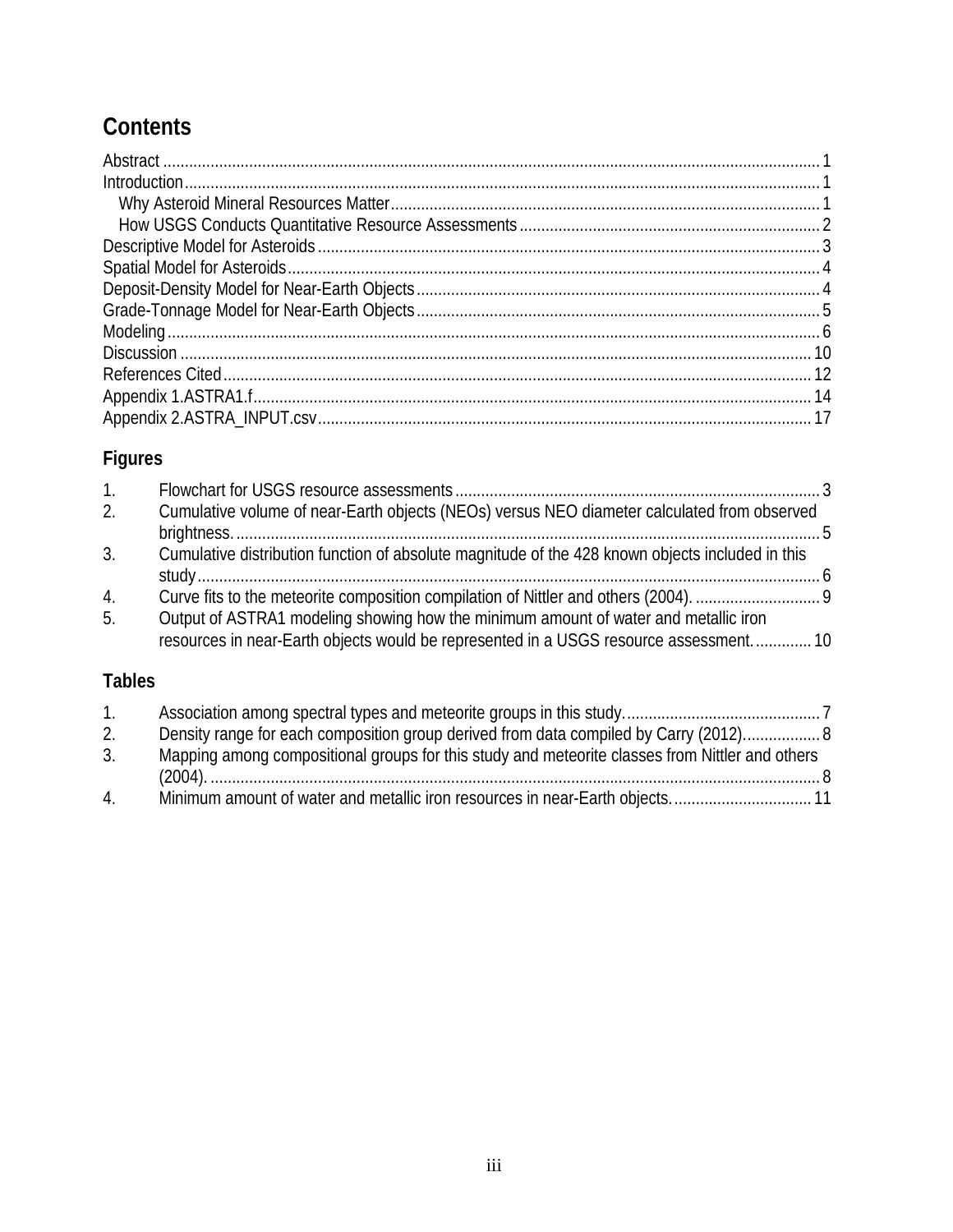## **Feasibility Study for the Quantitative Assessment of Mineral Resources in Asteroids**

By Laszlo Keszthelyi<sup>1</sup>, Justin Hagerty<sup>1</sup>, Amanda Bowers<sup>1</sup>, Karl Ellefsen<sup>1</sup>, Ian Ridley<sup>1</sup>, Trude King<sup>1</sup>, David Trilling<sup>[2](#page-3-1)</sup>, Nicholas Moskovitz<sup>3</sup>, and Will Grundy<sup>3</sup>

## **Abstract**

This study was undertaken to determine if the U.S. Geological Survey's process for conducting mineral resource assessments on Earth can be applied to asteroids. Successful completion of the assessment, using water and iron resources to test the workflow, has resulted in identification of the minimal adjustments required to conduct full resource assessments beyond Earth. We also identify the types of future studies that would greatly reduce uncertainties in an actual future assessment. Whereas this is a feasibility study and does not include a complete and robust analysis of uncertainty, it is clear that the water and metal resources in near-Earth asteroids are sufficient to support humanity should it become a fully space-faring species.

## **Introduction**

#### **Why Asteroid Mineral Resources Matter**

The long-term goal of the United States space program is establishing a human presence on Mars. This goal has been remarkably stable for decades, unfazed by changes in administration, geopolitical situations, economic conditions, and trends in public opinion. One can debate the merit of this goal, but it is a remarkably consistent aspect of our Nation's space policy.

Several major challenges must be overcome before there are human bootprints on Mars. The most problematic obstacle may be the price tag—a large fraction of which is in hauling material out of Earth's gravity well. Obtaining key resources (for example, water and metals) in the space between Earth and Mars could dramatically reduce the costs of a trip to Mars. The obvious way to obtain such resources is to mine near-Earth objects (NEOs). Such mining may be essential to sustaining a human presence beyond Earth's orbit.

Before a prudent mission architecture can rely on resources obtained in space, an unbiased, quantitative, and reliable assessment of those resources is needed. Creating such an assessment is the Congressionally mandated responsibility of the U.S. Geological Survey (USGS). The "Organic Act" of 1879 established the USGS with a few specific obligations, including "the classification of public lands and examination of the geologic structure, mineral resources, and products…" In 1962, Congress extended those examinations to "beyond the borders of the United States." In 2015, USGS management

-

<span id="page-3-0"></span><sup>&</sup>lt;sup>1</sup>U.S. Geological Survey

<span id="page-3-1"></span><sup>&</sup>lt;sup>2</sup>Northern Arizona University

<span id="page-3-2"></span><sup>&</sup>lt;sup>3</sup>Lowell Observatory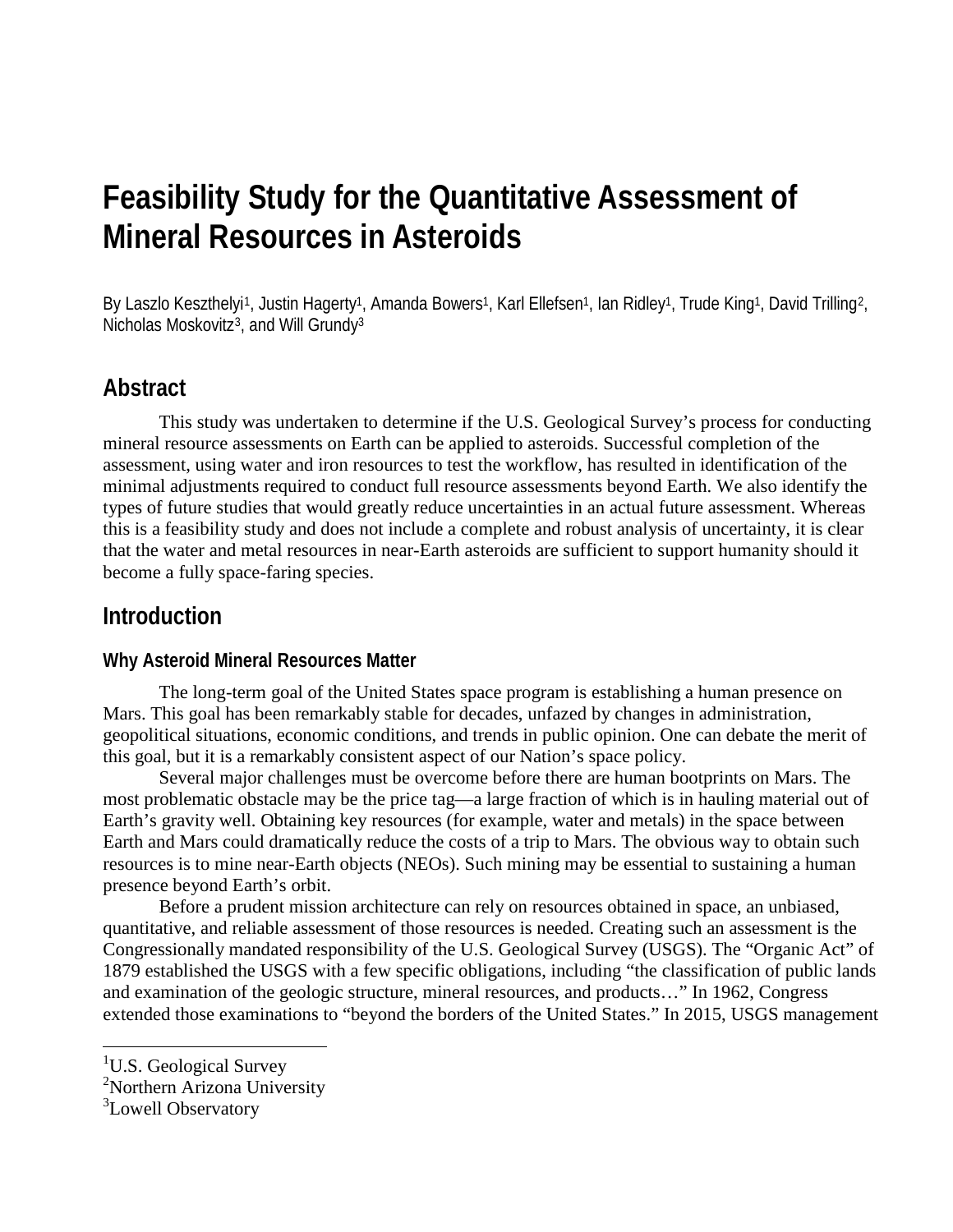recognized that this applies to space, and especially to asteroids. At this time Congress has not provided funding specifically to assess asteroid resources. Nevertheless, the USGS Mineral Resources Program has decided it is prudent to fund a small feasibility study to examine if existing terrestrial methods can be applied to asteroids. This report details the steps taken as part of that study and its final results.

When it comes to asteroid mining, platinum and other rare metals have garnered the most public attention—with published reports suggesting that asteroids will provide trillions of dollars in return for the investment in asteroid mining infrastructure (Ostro and others, 1991; Gerlach, 2005). The methods we used in this study could be applied to platinum, but we have chosen to focus on two more practical resources: water and native metal (iron-nickel alloy). Water from asteroids has the potential to dramatically reduce the cost of long-term human presence beyond Earth's orbit as a source of drinking water, radiation shielding, oxygen to breathe, and rocket fuel (Gerlach, 2005; Lewis, 2014). Iron-nickel alloy from asteroids could be directly used in space structures; 3D printing of complex parts from such materials has been demonstrated and should be possible in space. However, we emphasize that the objective of this study was not to complete a proper assessment of any asteroid resource, but instead to test the feasibility of doing such resource assessments in the future.

#### **How USGS Conducts Quantitative Resource Assessments**

The methodology used by the USGS is geared to produce unbiased and reliable results in a format readily understood by decisionmakers who are not technical experts in the field (for example, Singer, 2007). The methodology is often called the "three-part" model because it uses three separate quantitative models that are combined using numerical methods to produce the statistics for the final assessment (fig. 1). For each resource, a prerequisite for quantitative assessments is the development of qualitative "descriptive models" of each geologic setting in which the resource can be found. This is a description of the association among the resource, the geologic processes that form deposits of that resource and the rock assemblages that contain those deposits. For mineral assessments on Earth, the descriptive models are recorded in a standardized form to ensure consistent information content. This form includes key scientific references, type localities, geologic context, and typical alteration and weathering.

The first of the three quantitative models is the "spatial model," which delineates tracts that contain the geologic setting described in the descriptive model. In other words, the spatial model is a map of the areas where the geology permits the existence of deposits of the resource (Singer, 2007). Thus, this model is not an attempt to map the resource deposits themselves. The spatial model can exclude areas inaccessible owing to technical, political, or legal reasons. A wide variety of relevant data, including information on known deposits, geochemistry of samples, geophysical surveys, geologic mapping, and remote sensing can be used in creating this model. The spatial variability in the quality of the data is also considered.

The second quantitative model is the "grade-tonnage model" for each geologic setting. "Grade" is the concentration (or quality) of the resource and "tonnage" is the mass (or quantity) of the deposit. These models are usually expressed mathematically as multivariate probability density functions for the resource concentrations and ore tonnages of the deposits in the assessment area. These functions are usually visualized in two plots: (1) a size-frequency distribution and (2) a quality-frequency distribution of the deposits. These models usually rely on previous in-depth investigations of localities analogous to the assessment area. The distributions are fit with a statistical model using a series of tests to ensure that the model correctly represents the typical highly skewed size distributions. This graphical analysis can also reveal if there are multiple populations of deposits. In such a circumstance, it is necessary to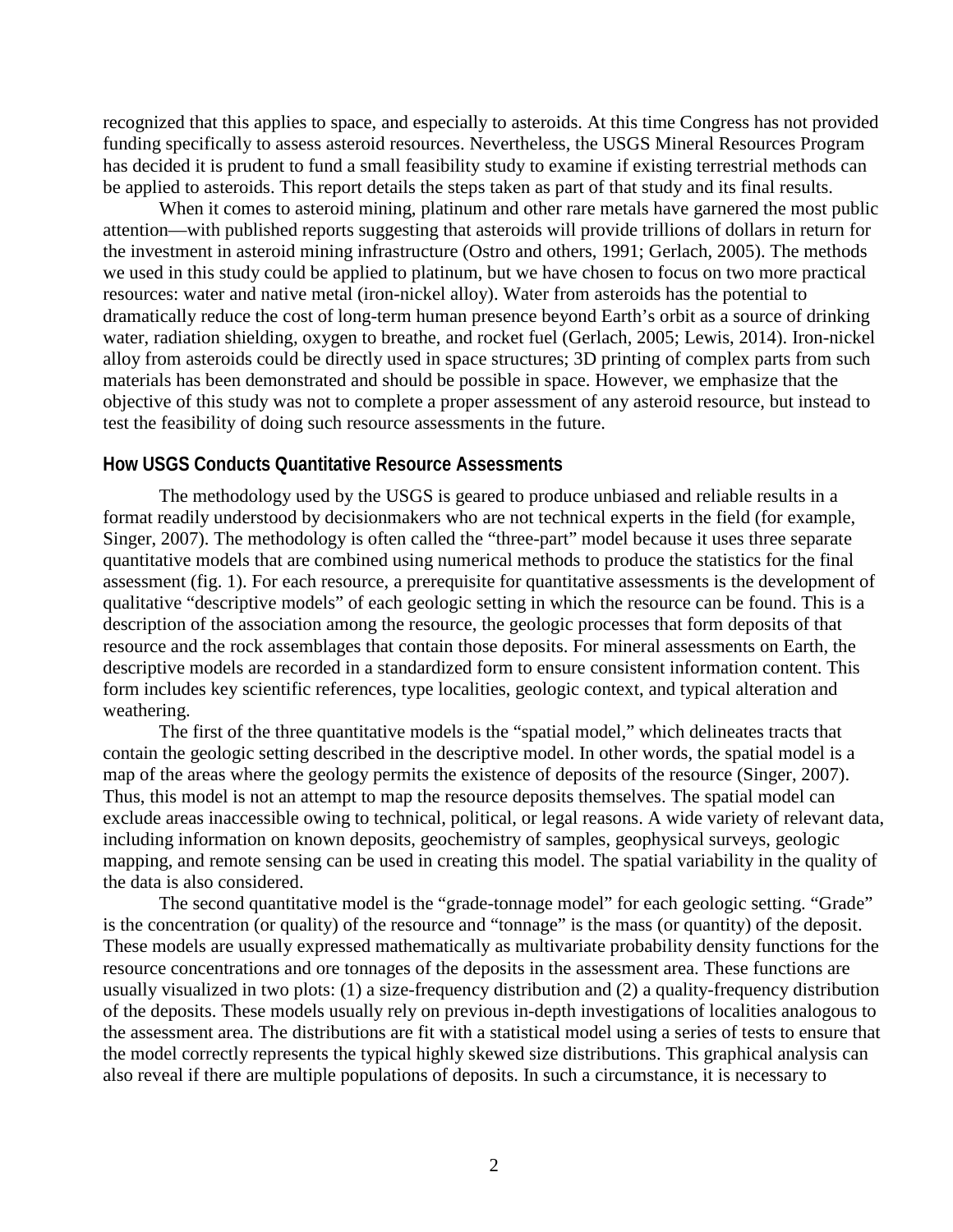distinguish the geologic settings of the different populations and develop new descriptive and spatial models for each.

The third quantitative model is the "deposit-density model," which provides an estimate of the expected number of deposits per unit area. This estimate is usually determined by examining a statistically meaningful number of localities in sufficient detail that the number of deposits in these areas is known with some certainty. Such studies take advantage of a wide variety of geologic and geophysical datasets, creating deep understanding that can be described as "geologic intuition" of the problem. Mathematically, this understanding is expressed as a probability mass function for the number of deposits per unit area, which can be calculated in conjunction with the development of grade-tonnage models. Again, there are a number of statistical tests to identify when multiple populations are being mixed and to provide a robust description of the uncertainty in the deposit-density estimates.

The deposit-density and grade-tonnage models are first statistically combined to calculate the expected size and quality distribution of deposits per unit area at various confidence levels (typically 10, 50, and 90 percent). Monte Carlo methods are the most commonly used statistical method because of their flexibility and mathematical simplicity. Then, an economic model that describes the cost to set up an extraction operation and then operate it can be applied. Even a simple parametric model can be sufficient to indicate whether the expected deposits are worth extracting. After combining with the areas identified in the spatial model, the final outputs are (1) the minimum number, size, and quality of economically viable deposits at various confidence levels and (2) a map of where these deposits may exist.



**Figure 1.** Flowchart for USGS resource assessments. Blue boxes are datasets, green boxes derive from USGS processes with minor modification, and purple boxes require some conceptual adjustments to apply to Solar System exploration and science. Black arrows represent the flow of information. Red arrows indicate iteration and research.

## **Descriptive Model for Asteroids**

The first part of an assessment is to describe the geologic settings in which concentrations of the relevant resource can be found. Each geologic setting on Earth has a characteristic mineral assemblage. For asteroids, this emphasis on petrology is similar to meteorite classes. To link meteorites to asteroids, we rely on the Small Main-belt Asteroid Spectroscopic Survey (SMASS) taxonomy (Binzel and others, 2004). For this feasibility study, we simplify the problem by only considering the three main spectral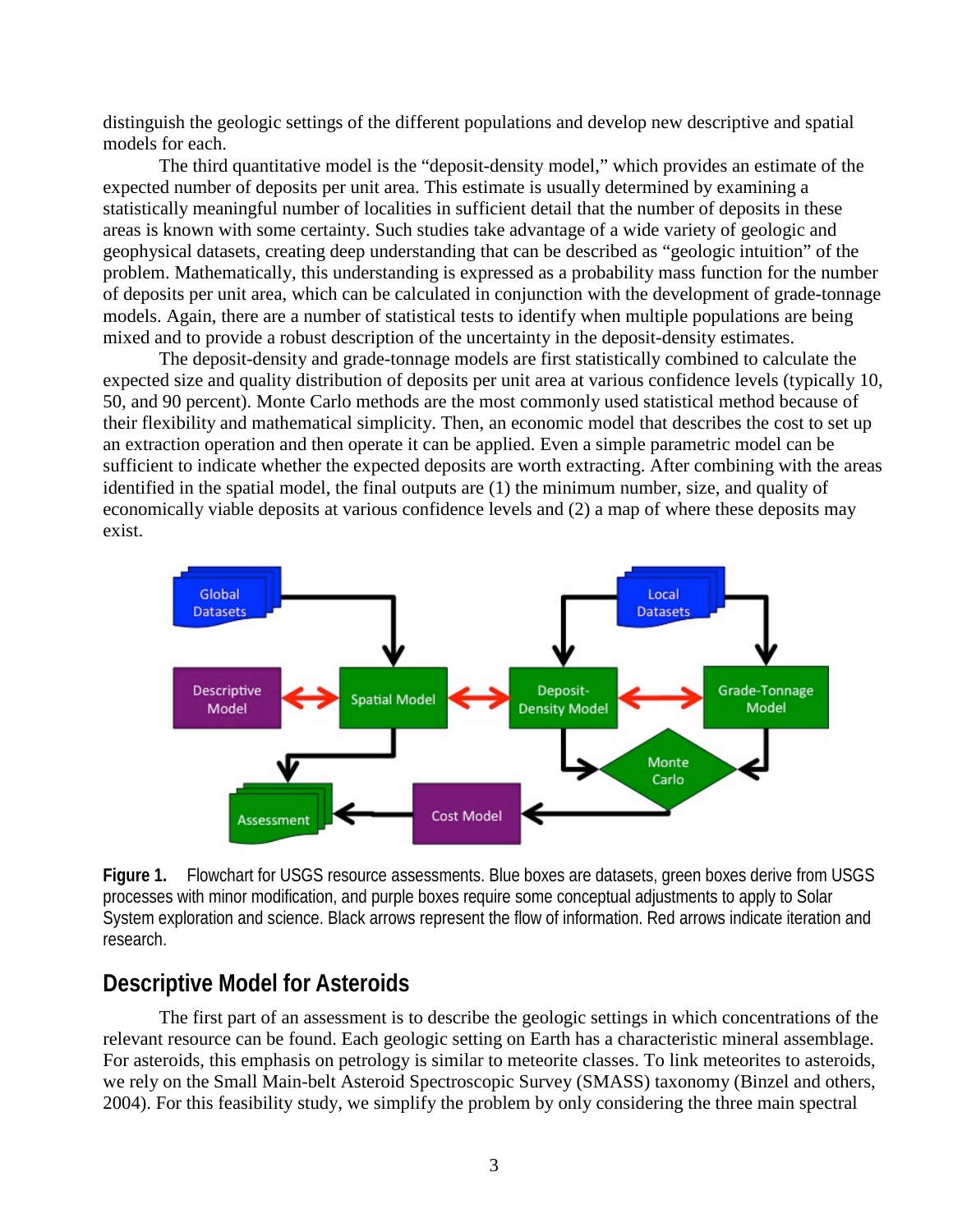categories (C, S, and X). We further simplify matters by equating C asteroids with carbonaceous chondrites, X asteroids with iron meteorites and pallasites, and S asteroids with all other meteorites (which are mostly stony). This simple translation from spectral data to meteorite type is a gross oversimplification that ignores many important categories of asteroid spectra and types of meteorites. In fact, we are aware of a few cases where this oversimplification associates an asteroid with the wrong type of meteorite. However, it is sufficient to demonstrate the general approach that could be used in a real assessment of asteroid resources. Some key steps needed to provide more reliable input to an assessment are discussed at the end of this report.

## **Spatial Model for Asteroids**

The first quantitative model, the spatial model, describes where ore bodies can be found within boundaries set by political and technical limits. In our case, each asteroid can be thought of as an ore body. We limit this initial analysis to NEOs based on change in velocity (Δ*v*), a measure of the effort needed to move between two objects (or orbits) in space. We limit our analysis to objects that can be reached from low Earth orbit with a  $\Delta v$  of  $\leq$ 7 kilometers per second (km/s), which includes most objects between Earth and Mars, but excludes the main-belt asteroids. The objects and their orbital parameters are taken from the Minor Planet Center database (minorplanetcenter.net) and Δ*v* is calculated using the methods of Shoemaker and Helin (1978). We prefer to analyze NEOs, with their slightly more generic definition than near-Earth asteroids (NEA), because they can include remnants of comets.

## **Deposit-Density Model for Near-Earth Objects**

The second model, the deposit-density quantitative model, is used to determine how many deposits (that is, asteroids) are in the study area. This part of the assessment takes advantage of activities driven by the George E. Brown, Jr. Near-Earth Object Survey Act of 2005 that requires the National Aeronautics and Space Administration (NASA) to identify ≥90 percent of potentially hazardous NEAs greater than 140 meters in diameter. The catalog of NEAs with diameters greater than 1 km is now 90- 95 percent complete, but there are differing estimates on how many smaller bodies remain undiscovered (for example, Mainzer and others, 2011; Stuart and Binzel, 2004). However, because more than 99 percent of the volume of NEAs is in objects  $\geq 1$  km in diameter (fig. 2), we are able to ignore the smaller asteroids for this initial assessment.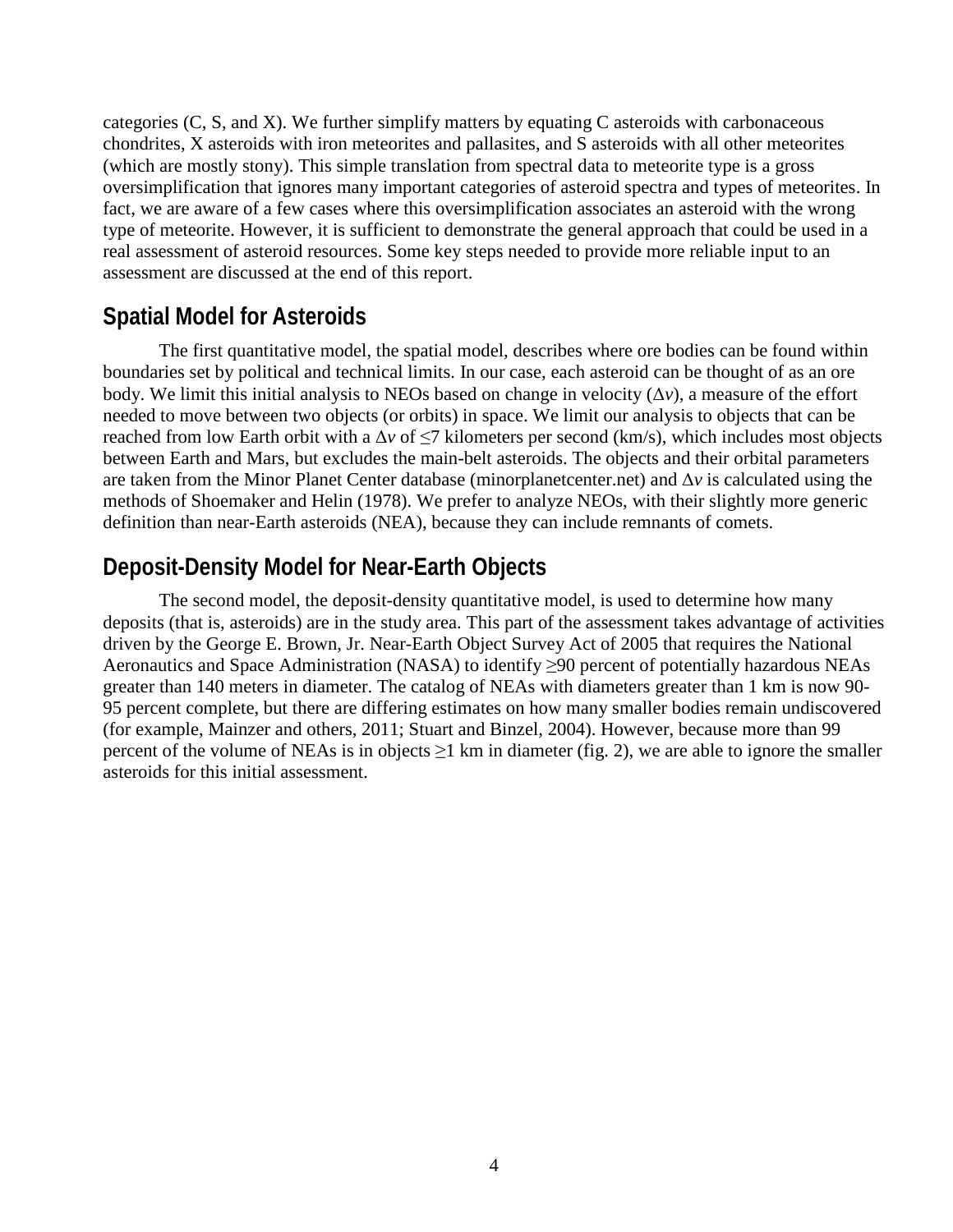

**Figure 2.** Cumulative volume of near-Earth objects (NEOs) versus NEO diameter calculated from observed brightness.

### **Grade-Tonnage Model for Near-Earth Objects**

For NEOs, we divide the third quantitative model into its two components. The "tonnage" part describes the size distribution of deposits (that is, asteroids). Whereas there are some questions about the size distribution of the smaller bodies, the  $\geq 1$  km diameter objects are well characterized (fig. 2). However, there are significant uncertainties in the mass represented by these bodies, especially because the densities of asteroids are highly variable and difficult to estimate (Chesley and others, 2002).

The final quantitative model we use describes the probability distribution of the quality (that is, grade) of the deposit. Resource quality is primarily governed by the concentration of the resource, but is also secondarily affected by how the resource is bound in the rock. Native iron-nickel alloys make up nearly all of metallic asteroids and as much as 25 percent of carbonaceous chondrites. The primary source of uncertainty is that only 5–20 percent of the asteroids in the X spectral group are actually metallic (Thomas and others, 2011).

For water, we do not expect pure water ice to be found on NEOs in any meaningful concentration. Instead, we focus on hydrated minerals. Whereas some primitive carbonaceous chondrites have more than 20 percent by weight bound water, most have been heated sufficiently to contain only a few percent water (Mason, 1963). Furthermore, the concentration can vary significantly with depth if an asteroid has been heated for a geologically short time. Because of processes that affect meteorites as they pass through the Earth's atmosphere and while they sit on the Earth's surface, there may be a sample bias against the most primitive chondritic bodies in the meteorite collection. In other words, there are significant issues, and thus large uncertainties, in estimating the water content of carbonaceous asteroids from samples in the meteorite collection.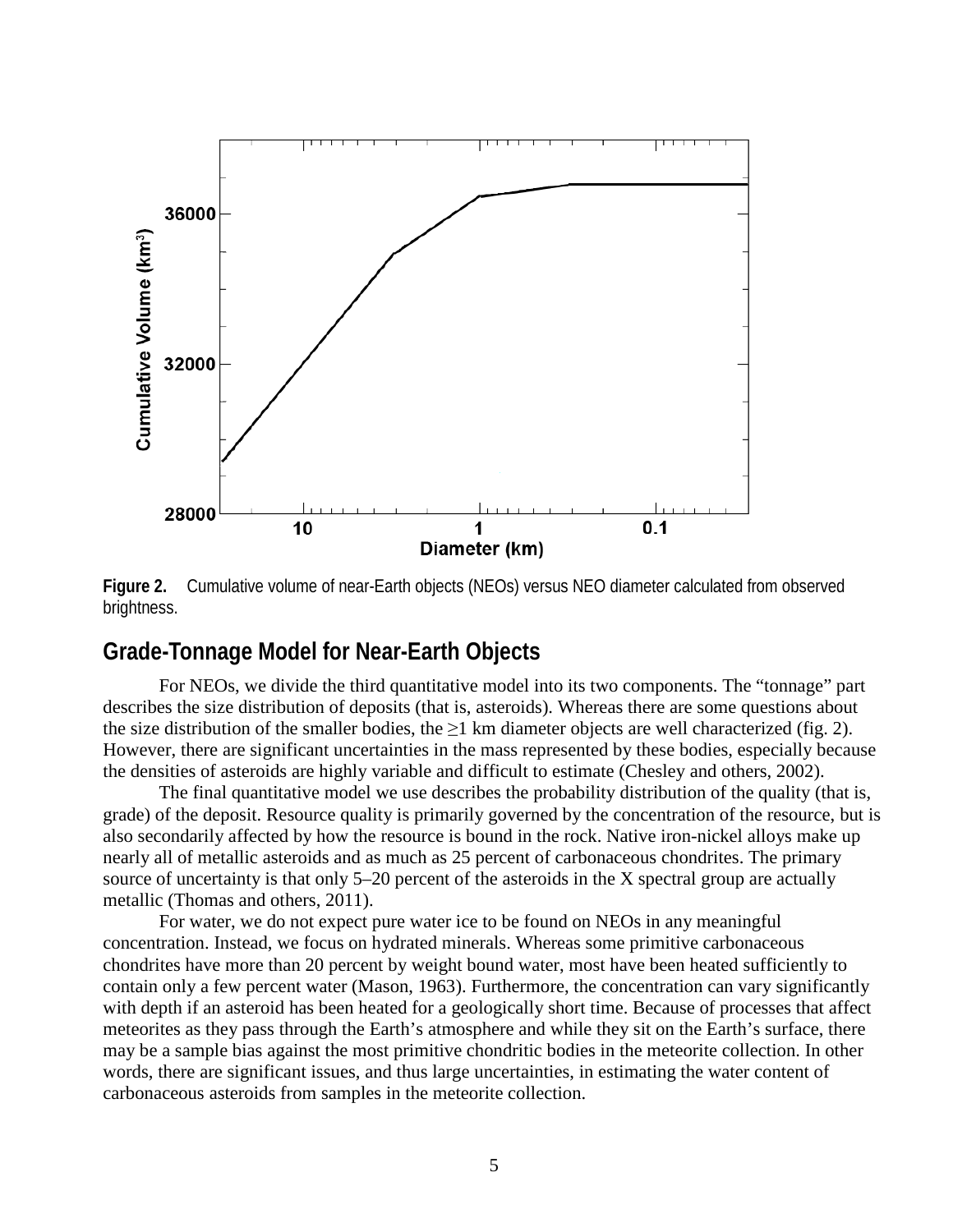## **Modeling**

The final step is to combine the models in a statistically rigorous manner to obtain the total amount of each resource expected at the 10, 50, and 90 percent exceedance quantiles. Because the statistical distributions in the locations, sizes, and compositions of ore bodies (and asteroids) do not fit simple statistical models, it has proven necessary to utilize Monte Carlo methods to do this combination correctly. For this step, we created a simple Monte Carlo model in FORTRAN that we have named ASTRA1. The code for ASTRA1 is included as appendix 1 of this publication.

As input, we start with the list of known asteroids with Δ*v* less than 7 km/s and absolute magnitude ( $M_H$ ) brighter than 18, which approximately corresponds to a diameter of 1 km for dark objects. Figure 3 shows the distribution of the brightness of the 428 objects in this list. Because this list may be only 90 percent complete, an additional 43 entries are added with their  $M_H$  coded as "0". This is our deposit-density model.





For composition, we rely on the SMASS spectral classification from Binzel and others (2004) and relate spectral class to meteorite group as described in table 1. Of the 428 asteroids listed, 8 are annotated as metal-rich, 16 as carbonaceous, and 76 as stony. The remainder could not be matched to an object in Binzel and others (2004) and were classified as unknown with a numerical code of "0". The input data file is provided as appendix 2 of this publication.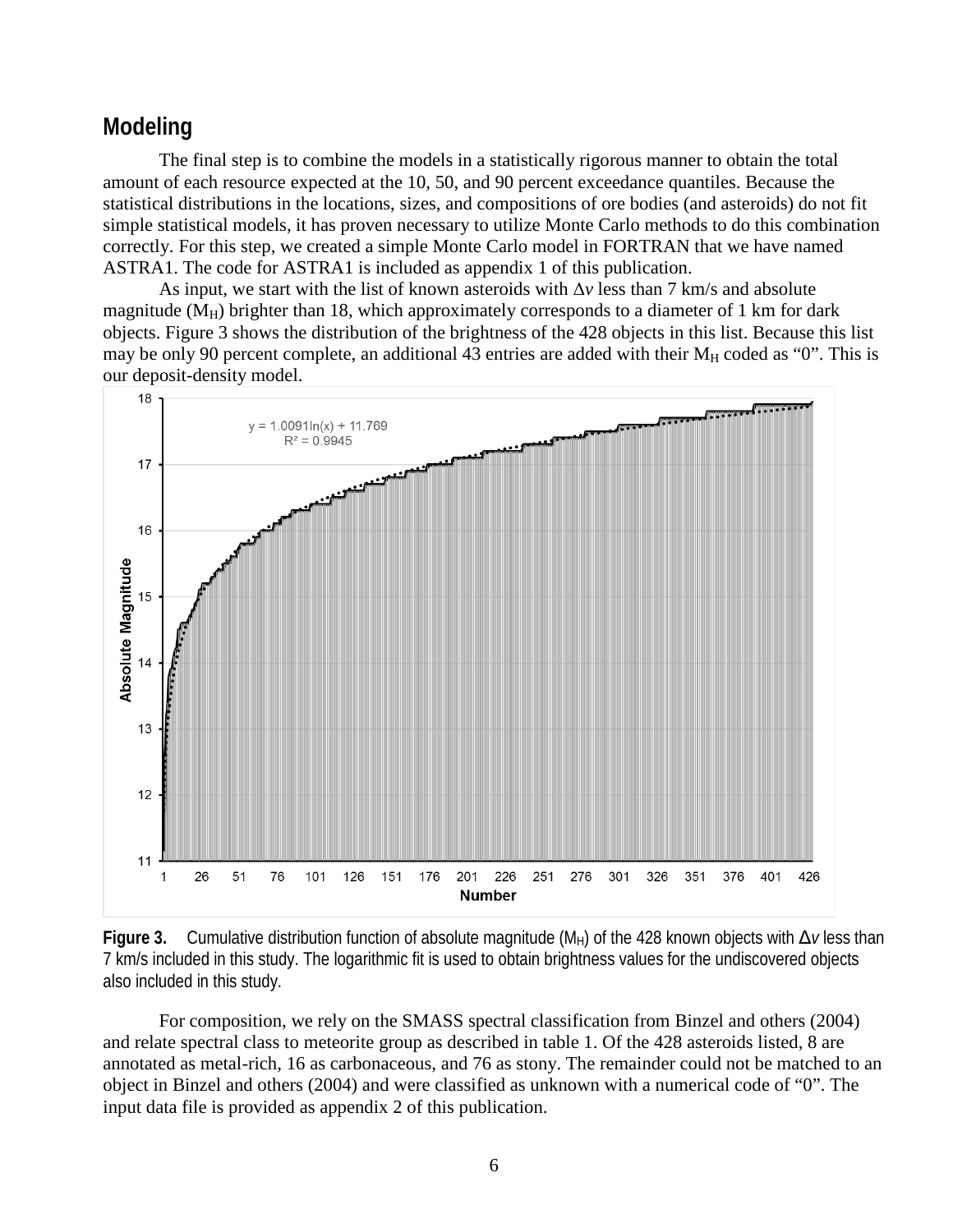| <b>Assumed Meteorite Group</b> | <b>SMASS Spectral Type from</b><br>Binzel and others (2004) | Numerical Value in input file |
|--------------------------------|-------------------------------------------------------------|-------------------------------|
| Stony                          | A, K, K:, L, Ld, O, Q, R, S, S:, S(IV), Sa, Sk, Sl,         |                               |
|                                | Sq, Sq: Sr, U, V, V:                                        |                               |
| Carbonaceous                   | B, C, C:, Cb, Cg, Ch, D, T                                  |                               |
| Metal-rich                     | X, X:, Xc, Xe, Xk,                                          |                               |

**Table 1.** Association among spectral types and meteorite groups in this study.

We ran 100,000 cases through ASTRA1 to investigate the range of water and metal that might be available in the NEO population. Here, we explain the steps used to generate each of these possible cases.

First, a brightness  $(M_H)$  was assigned to each of the 43 potential undiscovered objects. Figure 3 shows the brightness distribution of the 428 known objects and a logarithmic fit to those data. The undiscovered objects are assumed to have the same brightness distribution as the known objects. This is incorrect because the undiscovered objects will be biased toward being fainter than the known objects (since brighter objects are easier to discover). Furthermore, because the survey on large NEOs may be 95 percent complete, we assign each of the potential undiscovered objects a 50 percent chance to not exist. Numerically, this is done by giving a non-existent object an  $M_H$  of 100, making them far too small to affect subsequent calculations.

Next, for the objects that were not spectrally classified, a composition was assigned randomly with a probability of 39 percent to be stony, 27 percent to be carbonaceous, and 34 percent to be metalrich. These are the proportions found in the broader NEO population reported in Binzel and others (2004) and bias-corrected by Stuart and Binzel (2004). The bias is significant because spectra are much easier to obtain for the brighter (typically stony) objects. The raw (that is, biased) proportions for the known objects in our list with SMASS spectra are 83 percent stony, 8 percent carbonaceous, and 9 percent metal-rich. Given the relatively small number of objects with SMASS spectra, the magnitude of this bias is unsurprising. However, it is important to note that there are more infrared spectra of asteroids available today than are included in Binzel and others (2004). A proper assessment of asteroid resources would need to take all those data into account, but the data we use are sufficient to demonstrate the feasibility of the approach we are taking.

In the software, the next step is to calculate the mass of each object. The brightness is converted to diameter using the relationship from Harris and Harris (1997). There is insufficient data to determine empirical probability distribution functions for the albedos of NEOs. Canonical values for albedo are about 5 percent for carbonaceous objects and about 20 percent for other asteroids. Whereas better information is available for some objects, we simulate uncertainty in these canonical albedo values by varying them by  $\pm 50$  percent with a simple linear distribution.

Carry (2012) conducted an extensive study of various physical properties of asteroids, including density. The tabulated information for each spectral class is condensed into the three compositions we consider in table 2. In the ASTRA1 program we assume a simple linear distribution between the minimum and maximum densities. An alternative, and possibly more self-consistent, method for estimating density would be to use values obtained for each meteorite class (for example, Consolmagno and others, 2008 but the differences in values are small (nearly 10 percent).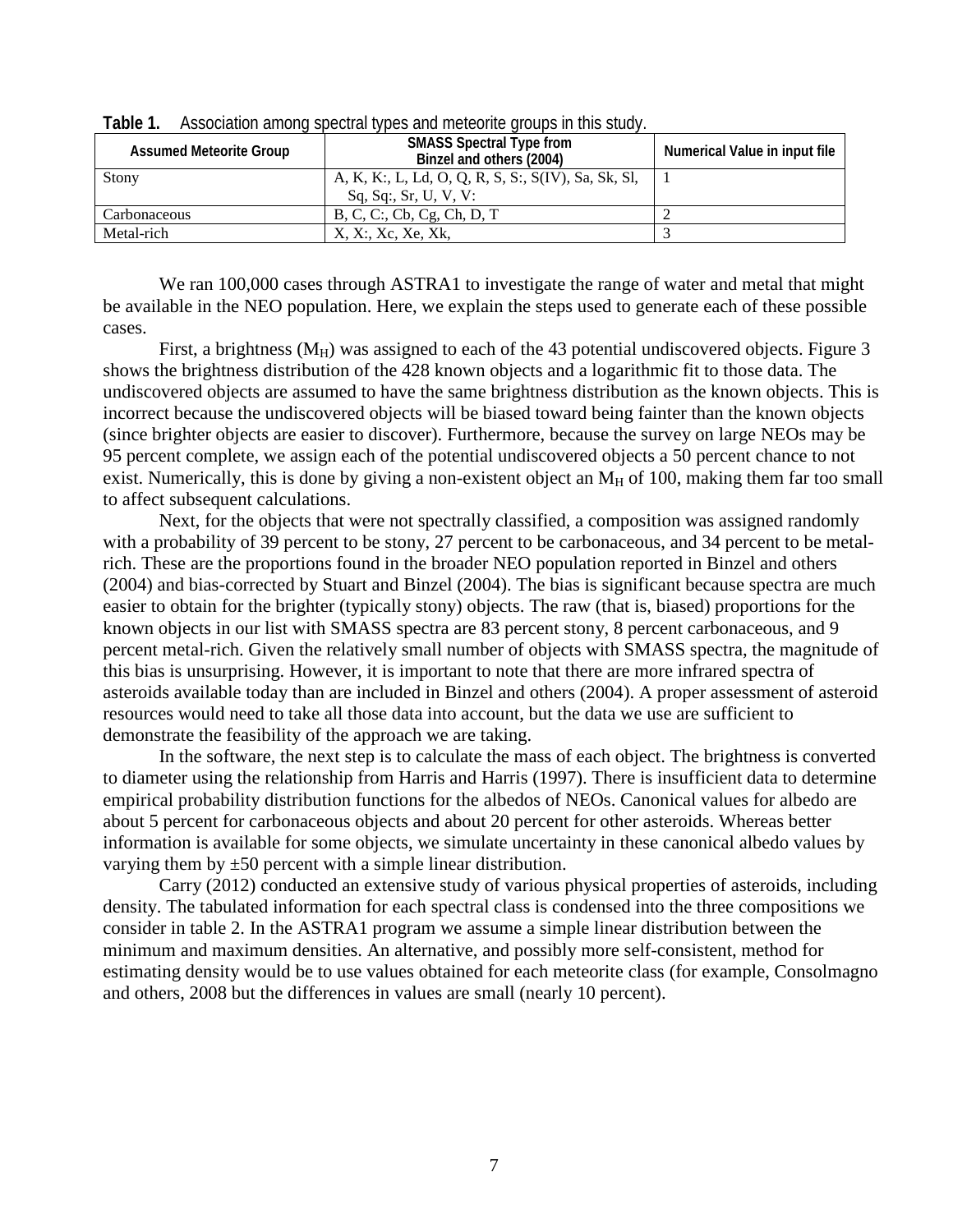| Table 2. Density range for each composition group derived from data compiled by Carry (2012). |  |
|-----------------------------------------------------------------------------------------------|--|
| [ $\text{kg/m}^3$ , kilogram per cubic meter]                                                 |  |

| <b>Composition Group</b> | <b>Minimum Density</b><br>(kq/m <sup>3</sup> ) | Mean Density<br>(kq/m <sup>3</sup> ) | <b>Maximum Density</b><br>(kq/m <sup>3</sup> ) |
|--------------------------|------------------------------------------------|--------------------------------------|------------------------------------------------|
| Stony                    | 1468                                           | 2704                                 | 3940                                           |
| Carbonaceous             | 577                                            | 2086                                 | 3595                                           |
| Metal-rich               | 391                                            | 3482                                 | 5574                                           |

From diameter and density, it is straightforward to calculate the mass of each object, assuming that they are spheres. While asteroids are not spherical, the method for calculating diameter gives an effective diameter that results in errors much smaller than the other uncertainties we have already discussed. This completes the tonnage part of the grade-tonnage model.

For our grade model, we use the compositional data from Nittler and others (2004). We consider only whole-rock analyses and are only interested in the metallic iron (FE\_M in their tables) and hydrogen concentrations. We multiply the hydrogen concentration by 9 to obtain the mass of water instead of hydrogen. In asteroids, hydrogen may mostly exist in the form of hydroxyl (OH) but we assume the extraction technology will convert this to water (the "waste" product would be oxygen itself a potentially desirable resource, but one we do not examine in this report). Table 3 shows the meteorite classes that were included in each of our composition groups. Figure 4 shows the distribution of metallic iron and water concentrations for each of the three composition groups and the empirical expressions fit to them. In ASTRA1, the metallic iron and water concentration is randomly selected for each object using these mathematical expressions.

**Table 3.** Mapping among compositional groups for this study and meteorite classes from Nittler and others  $(2004)$ .

| $\sim$ $\sim$ $\sim$ $\sim$ $\sim$ |                                                                     |  |  |
|------------------------------------|---------------------------------------------------------------------|--|--|
| <b>Compositional Group</b>         | Meteorite Classes from Nittler and others (2004)                    |  |  |
| Stony                              | ACA, ANG, AUB, BENC, DIO, E, EH, EL, EUC, H, HOW, L, L/LL, LL, LOD, |  |  |
|                                    | LUN, R SHE, URE                                                     |  |  |
| Carbonaceous                       | C, CI, CK, CM, CO, CR, CV                                           |  |  |
| Metal-rich                         | IAB. IIE. MES. PALL                                                 |  |  |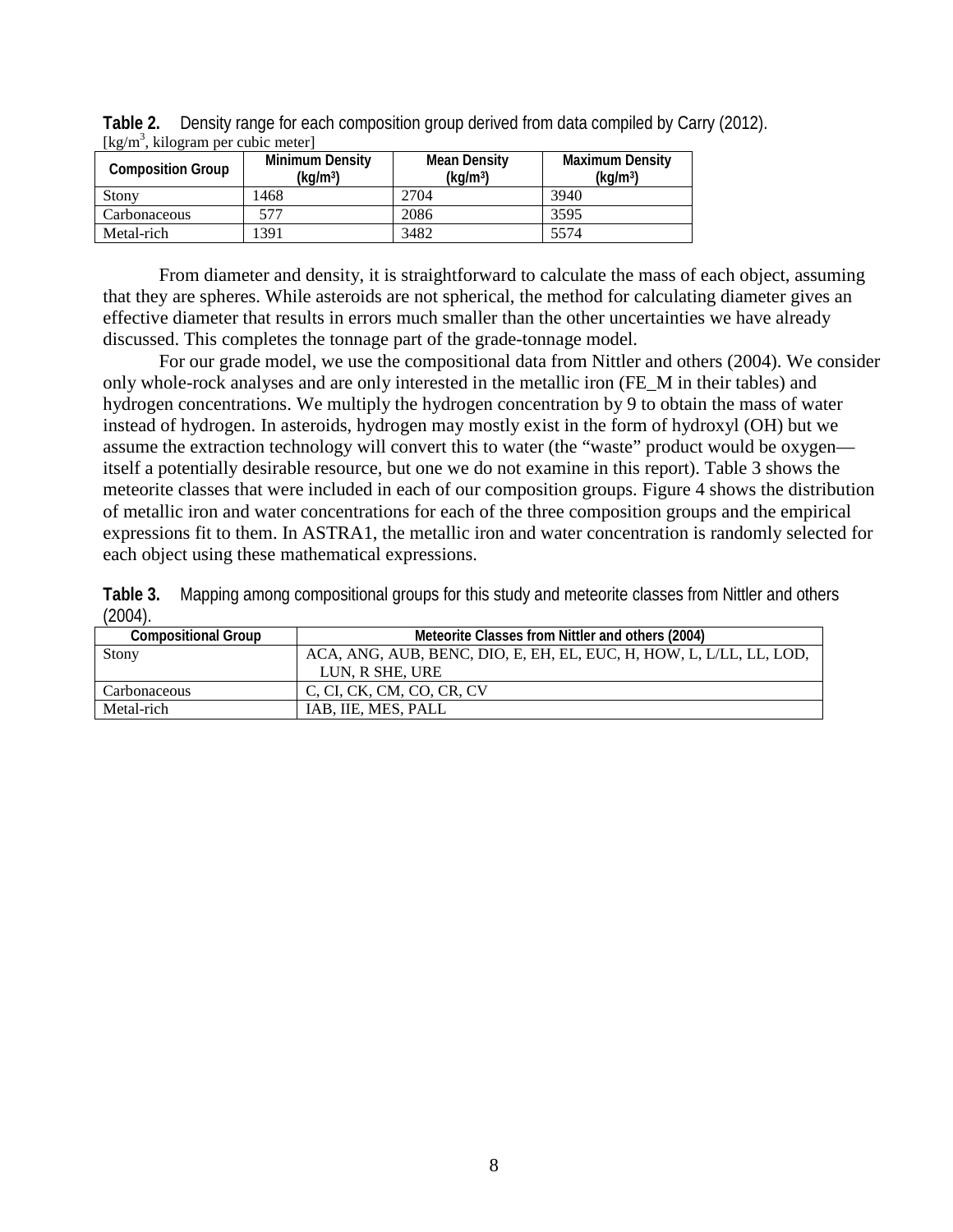

**Figure 4.** Curve fits (dotted lines) to the meteorite composition compilation of Nittler and others (2004; line with black circles). Iron and water concentrations, in percent by weight (wt. %), are shown for the three major meteorite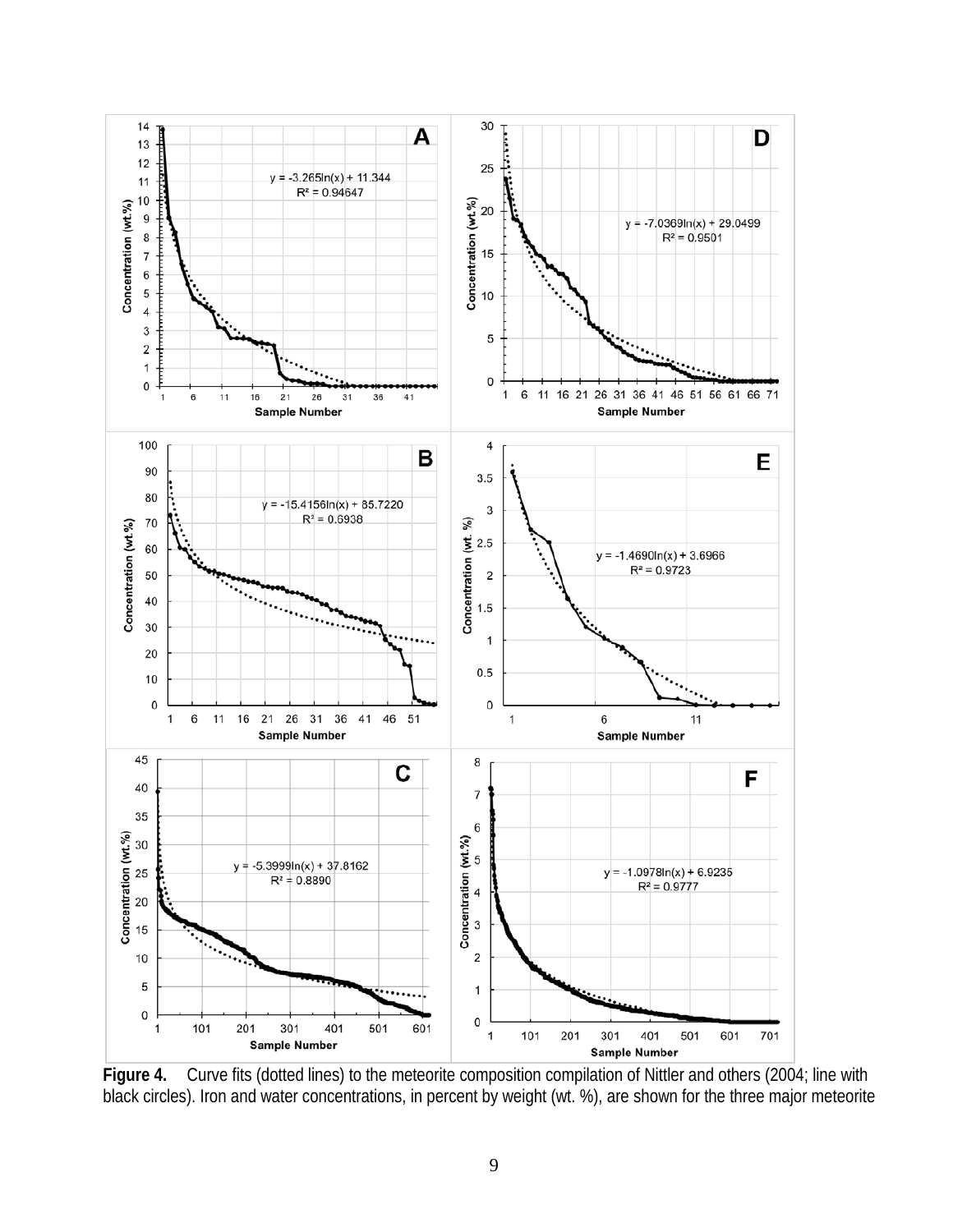categories as described in table 3. (A) Iron-nickel alloy in carbonaceous meteorites, (B) iron-nickel alloy in metalrich meteorites, (C) iron-nickel alloy in stony meteorites, (D) water in carbonaceous meteorites, (E) water in metalrich meteorites, and (F) water in stony meteorites.

There remain serious questions about how representative these data are of the compositions of meteorites. Additionally, there are further serious questions about how representative meteorites are of the NEO population. We do not address these issues in this feasibility study.

The final step in ASTRA1 is to sum the amounts of free metallic iron and water in the entire simulated NEO population. To facilitate obtaining statistics, the 100,000 runs are sorted and summaries are output. The results are presented in the next section.

## **Discussion**

Figure 5 shows the probability distribution of water and metallic iron expected based on the parameters discussed above. The information is summarized in table 4.



**Figure 5.** Output of ASTRA1 modeling showing how the minimum amount of water and metallic iron resources (in gigatons, Gt) in near-Earth objects would be represented in a USGS resource assessment.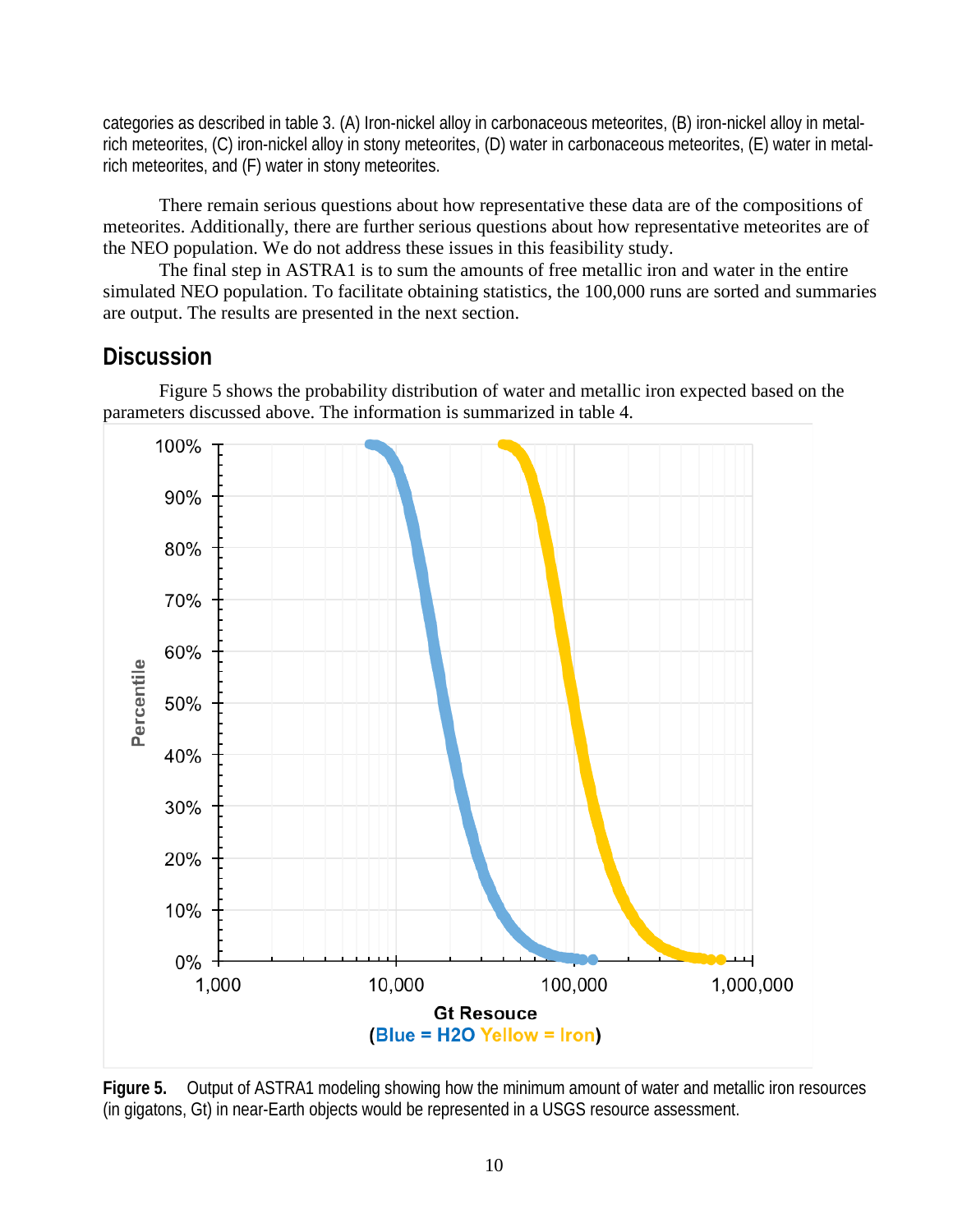**Table 4.** Minimum amount of water and metallic iron resources in near-Earth objects. [Gt, gigatons]

|               | 90% probability (Gt) | 50% probability<br>(Gt) | (Gt)<br>10% probability |
|---------------|----------------------|-------------------------|-------------------------|
| Water         | 11.000               | 18.000                  | 38,000                  |
| Metallic iron | 61,000               | 99,000                  | 200,000                 |

On face value, these results suggest we have assessed the likely amount of resources available in NEOs to about a factor of 4. However, we reiterate that the objective of this study was not to produce an accurate and reliable assessment of NEO resources. As we have discussed, there are major sources of uncertainty that are incorrectly modeled or not included at all. For example, the linkage between spectral classes and meteorite groups is assumed to be perfect when we know it is a gross oversimplification. It is plausible that values presented in table 4 and figure 5 may be off by a factor of a hundred or more.

Even given these caveats, it is clear that the amount of useful resources in NEOs is immense when compared to current needs. For example, the International Space Station has a mass of less than 400 tons and the crew of 6 uses about 5 tons of water per year. The numbers in table 4 could sustain a million-fold increase in human activity in space for a million years. Even if the numbers are too large by a factor of a thousand, or even a million, there appears to be a significant amount of useful resources in NEOs.

Of course, one must also consider humanity's ability to extract those resources. Based on the technology that is deployed in space as of this writing, the amount of extractable water and metallic iron in NEOs is known with great certainty to be zero. The immense promise of NEO mineral resources is currently untappable. Unsurprisingly, there are a number of efforts underway to change that.

As resource extraction technology is developed, the actual amount of usable resources in NEOs is likely to increase slowly. For example, if water is extracted by putting an entire asteroid in a plastic bag, the km-scale objects we focused on in this feasibility study would be useless. Instead, the focus would need to be on much smaller objects, perhaps only tens of meters across. Those small objects constitute a miniscule fraction of the volume of all NEOs, but they may be sufficient to enable human space activities for decades or centuries to come.

To be economically viable, processed and delivered asteroid resources would need to cost less than having the same need supplied from Earth. For reference, the cost of platinum on Earth has been about \$30,000 per kilogram (kg) in recent years. The cost of water and base metals is trivial on Earth, but transporting them to users in space is expensive. The nearly \$200-million Atlas V launch of the Mars Science Laboratory put just over 3,000 kg on a transfer orbit to Mars, suggesting a cost in the ballpark of \$50,000/kg for water (or any other resource) to support a human crew traveling to Mars. It is worth emphasizing that the USGS does not assess the technologies or economics of resource extraction. Instead, the USGS assessment supplies the input data for others who examine those types of issues.

None of these issues should detract from the fundamental point of this study. We have successfully demonstrated that the USGS resource assessment methods can be applied to asteroids. The natural next question concerns what is needed to do a proper assessment. Modest improvements can be made by correcting some simplifying assumptions and using additional datasets we did not incorporate into this feasibility study. However, there are key sources of uncertainty that require new fundamental scientific research. We have identified three areas of research that are needed to produce an accurate and reliable assessment of NEO resources.

First, too few NEOs have high-quality spectral observations, especially in the mid-infrared range. This is especially true for the smaller objects that are more likely to be targets for initial resource extraction. At the same time, this feasibility study does not make full use of all the data that are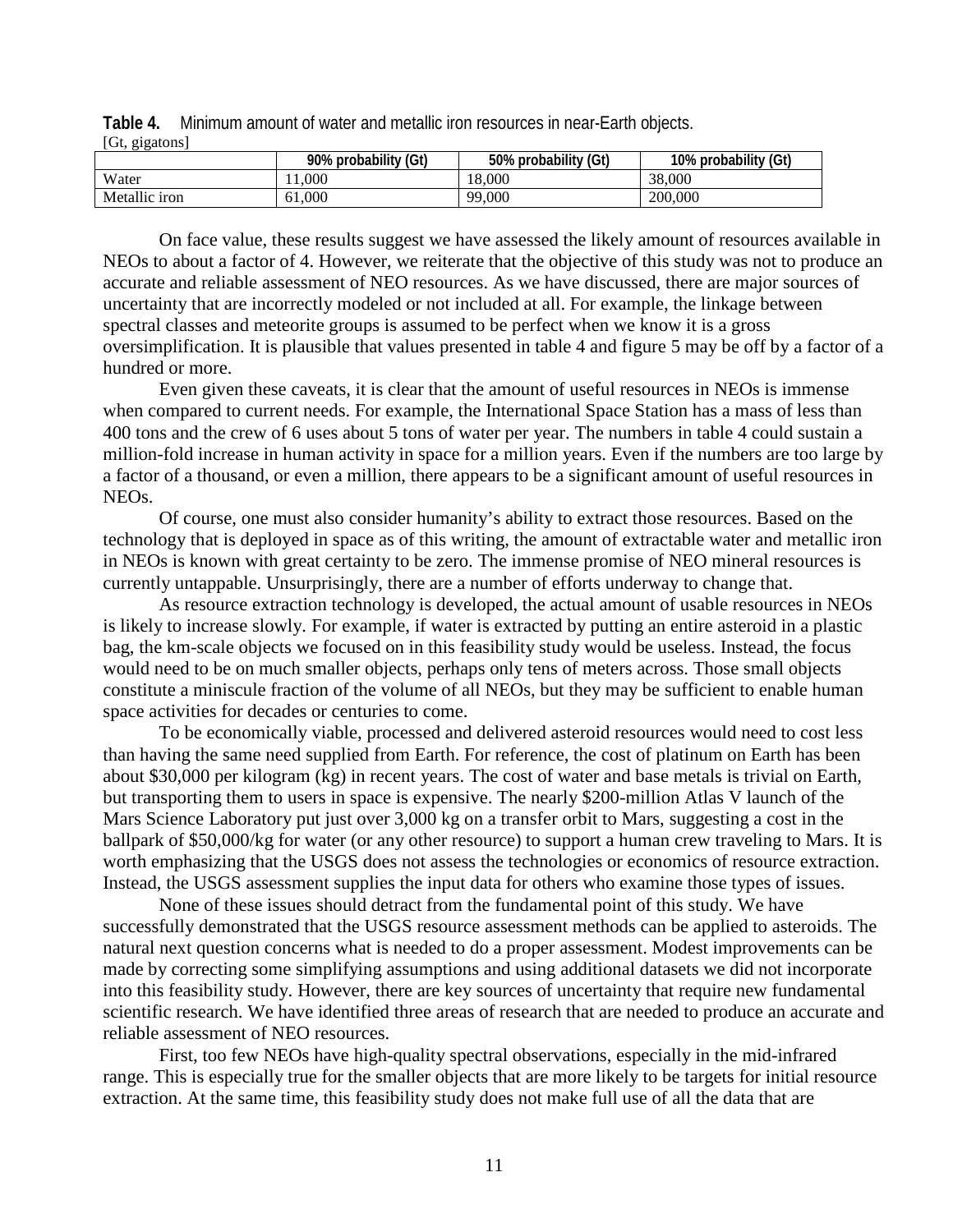currently available. For example, in the absence of full infrared spectra, even basic albedo data can provide some useful constraints on the composition of an asteroid.

Second, our ability to link spectral classes of asteroids to meteorite samples is tenuous. Returned samples from asteroids are the best way to ground-truth these linkages. However, it is unrealistic to expect returned samples from a statistically significant portion of the NEO population. It is important to support the study of returned samples with spectral classification of meteorites (and analog materials) in realistic settings. This requires laboratory measurements of appropriate materials in vacuum, at a range of temperatures, subjected to the radiation environment in space, and with a range of realistic particle sizes. Even with improved spectral libraries, telescopic observations from Earth will have limited ability to positively identify the composition of the asteroid underneath the weathered surficial layer. Missions that analyze the composition of asteroids at a depth of at least several centimeters are essential. One possible way to accomplish this is a fleet of small spacecraft that insert reusable probes into many locations on multiple asteroids, as suggested by Asphaug and others (2017).

Finally, attempts to collate the available compositional and mineralogical data for meteorite samples have highlighted important deficiencies in this critical dataset (for example, Nittler and others, 2004). It is always difficult to compare results from different laboratories using different techniques over the span of many decades. Furthermore, most research on meteorites is focused on specific scientific problems that do not require comprehensive knowledge or data for the entire meteorite—the ratios of a few elements, or even just isotopes of a key element, suffice. Thus, there is a need for systematic and consistent whole-rock and modal-mineralogy analyses of meteorites.

### **References Cited**

- Asphaug, E., Baker, J., Choukroun, M., Furfaro, R., Sava, P., Scheeres, D.J., Schwartz, S.R., Swindle, T., and Thangavelautham, J., 2017, Spacecraft penetrator for increasing knowledge of NEOs (SPIKE) [abs.]: Lunar and Planetary Science Conference XLVIII Abstract with Program, no. 1981, 2 p.
- Binzel R.P., Rivkin A.S., Stuart, J.S., Harris A.W., Bus S.J., and Burbine, T.H., 2004, Observed spectral properties of near-Earth objects—results for population distribution, source regions, and space weathering processes: Icarus, v. 170, p. 259–294.
- Carry, B., 2012, Density of asteroids: Planetary and Space Science, v. 73, p. 98–118.
- Chesley S.R., Chodas, P.W., Milani, A., Valsecchi, G.B., and Yeomans, D.K., 2002, Quantifying the Risk Posed by Potential Earth Impacts: Icarus, v. 159, p. 423–432.
- Consolmagno, G.J., Britt, D.T., and Macke, R.J., 2008, The significance of meteorite density and porosity: Chemie der Erde-Geochemistry, v. 68, p. 1–29.
- Gerlach C.L., 2005, Profitably exploiting near-Earth object resources: National Space Society, papers of the 2005 International Space Development Conference, 56 p., accessed April 5, 2017, at [https://pdfs.semanticscholar.org/6793/565ed499d7056a451379a71bdba3478f0012.pdf.](https://pdfs.semanticscholar.org/6793/565ed499d7056a451379a71bdba3478f0012.pdf)
- Harris A.W., and Harris, A.W., 1997, On the Revision of Radiometric Albedos and Diameters of Asteroids: Icarus, v. 126, p. 450–454.
- Lewis J.S., 2014, Asteroid Mining 101—Wealth for the New Space Economy: Deep Space Industries, 192 p.
- Mainzer, A., Grav, T., Bauer, J., Masiero, J., McMillan, R.S., Cutri, R.M., Walker, R., Wright, E., Eisenhardt, P., Tholen, D.J., Spahr, R., Jedicke, R., Denneau, L., DeBaun, E., Elsbury, D., Gautier, T., Gomillion, S., Hand, E., Mo, W., Watkins, J., Wilkins, A., Bryngelson, G.L., Del Pino Molina, A., Desai, S., Gómez Camus, M. Hidalgo, S.L., Konstantopoulos, I., Larsen, J.A., Maleszewski, C., Malkan, M.A., Mauduit, J-C., Mullan, B.L., Olszewski, E.W., Pforr, J., Saro, A., Scotti, J.V., and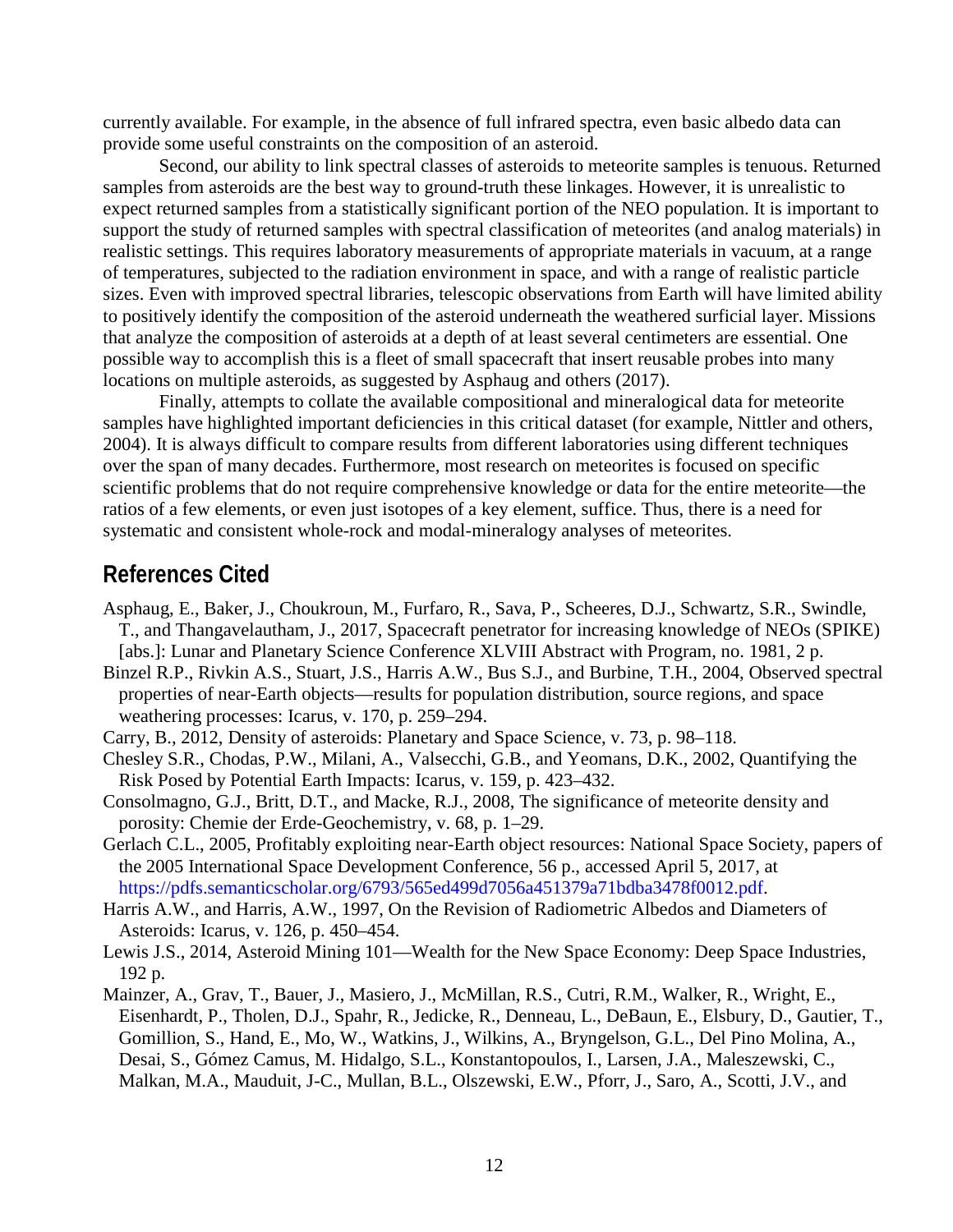Wasserman, L.H., 2011, NEOWISE observations of near-Earth objects—Preliminary results: Astrophysical Journal, v. 743, 17 p.

- Mason B., 1963, The carbonaceous chondrites: Space Science Reviews, v. 1, p. 621–646.
- Nittler L.R., McCoy, T.J., Clark, P.E., Murphy, M.E., Trombka, J.I., and Jarosewich, E., 2004, Bulk element compositions of meteorites—a guide for interpreting remote-sensing geochemical measurements of planets and asteroids: Antarctic Meteorite Research, v. 17, p. 233–253.
- Ostro S.J., Cambell, D.B., Chandler, J.F., Hine, A.A., Hudson, R.S., Rosema, K.D., and Shapiro, I.I., 1991, Asteroid 1986 DA—Radar Evidence for a Metallic Composition: Science, v. 252, p. 1399– 1404.
- Shoemaker, E.M. and Helin, E.F., 1978, Earth-approaching asteroids as targets for exploration, *in* Asteroids—An exploration assessment: NASA Conference Publication 2053, p. 245–256.
- Singer D.A., 2007, Short course introduction to quantitative mineral resource assessments: U.S. Geological Survey Open-File Report 2007–1434, 13 p.
- Stuart J.S. and Binzel, R.P., 2004, Bias-corrected population, size distribution, and impact hazard for the near-Earth objects: Icarus, v. 170, p. 295–311.
- Thomas C.A., Trilling, D.E., Emery, J.P., Mueller, M., Hora, J.L., Benner, L.A.M., Bhattacharya, B., Bottke, W.F., Chesley, S., Delbo, M., Fazio, G., Harris, A.W., Mainzer, A., Mommert, M., Morbidelli, A., Penprase, B., Smith, H.A., Spahr, T.B., and Stansberry, J.A., 2011, ExploreNEOs. V. Average albedo by taxonomic complex in the near-Earth asteroid population: Astronomical Journal, v. 142, 12 p.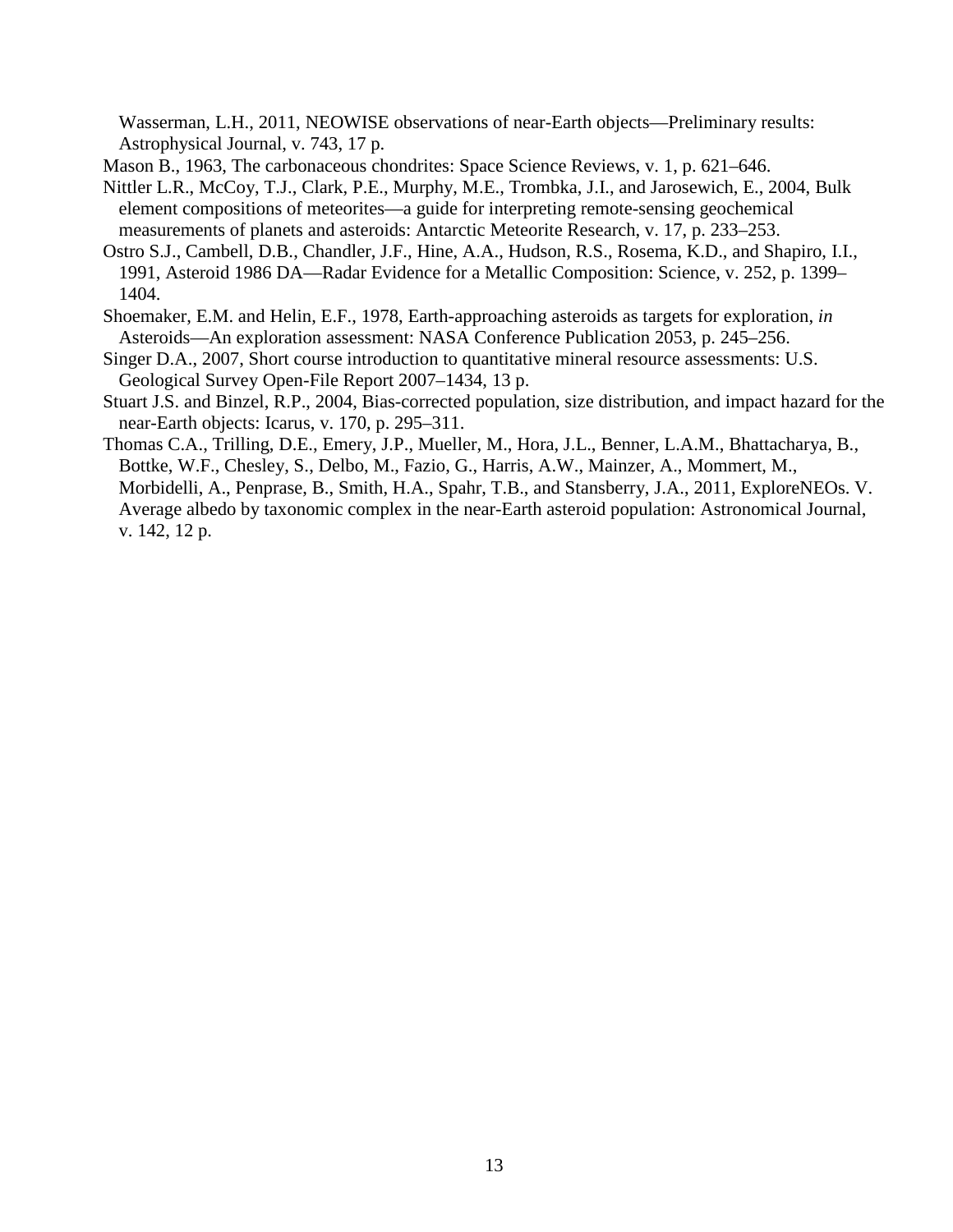## **Appendix 1. ASTRA1.f**

- REAL R,A(500,10),ABS,ABC,ABM,AB,Ro,D REAL PI,HTOT,FETOT,CH,CFE,OUT(1000,2),X REAL WORK(100000,2),SORT(100000,2) INTEGER N,M,J c A(\*,1)=brightness (Magnitude) c A(\*,2)=SMASS class (0=unknown, 1=S, 2=C, 3=M) c A(\*,3)=volume (km3) c  $A(*)$ =mass (Gt) c A(\*,5)=dV (km/s) c  $A(*)$ =mass H2O (Gt) c  $A$ (\*,7)=mass metal (Gt) c  $A(*)$ =not used c  $A(*)$ =brightness with guesses for undiscovered asteroids c  $A(*)10$ =spectral class with guesses for unknowns c Set constants PI=3.1415926589 c Set mean albedo for S, C, and M ABS=0.20 ABC=0.05 ABM=0.20
- c Initialize random number generator WRITE(\*,\*)'Hello' WRITE(\*,\*)'Please give me an integer?' READ(\*,\*)M DO N=1,M CALL RANDOM\_NUMBER(R) END DO
- c Read input file OPEN(UNIT=1,FILE="ASTRA\_INPUT.csv",STATUS="OLD") DO N=1,471 READ(1,\*)A(N,5),A(N,1),A(N,2) END DO CLOSE(UNIT=1)
- c Run the model 100,000 times WRITE(\*,\*)'Starting the 100,000 runs' DO M=1,100000
- c Reset total H and Fe to zero  $HTOT=0.$ FETOT=0.
- c Start work on asteroid input data DO N=1,471 c Add asteroids we have not detected yet (50% chance they exist) IF(A(N,1).EQ.0) THEN CALL RANDOM\_NUMBER(R) IF(R.LT.0.5) THEN A(N,9)=100. ELSE A(N,9)=(1.0091\*LOG(R\*428))+11.769 ENDIF ELSE  $A(N,9) = A(N,1)$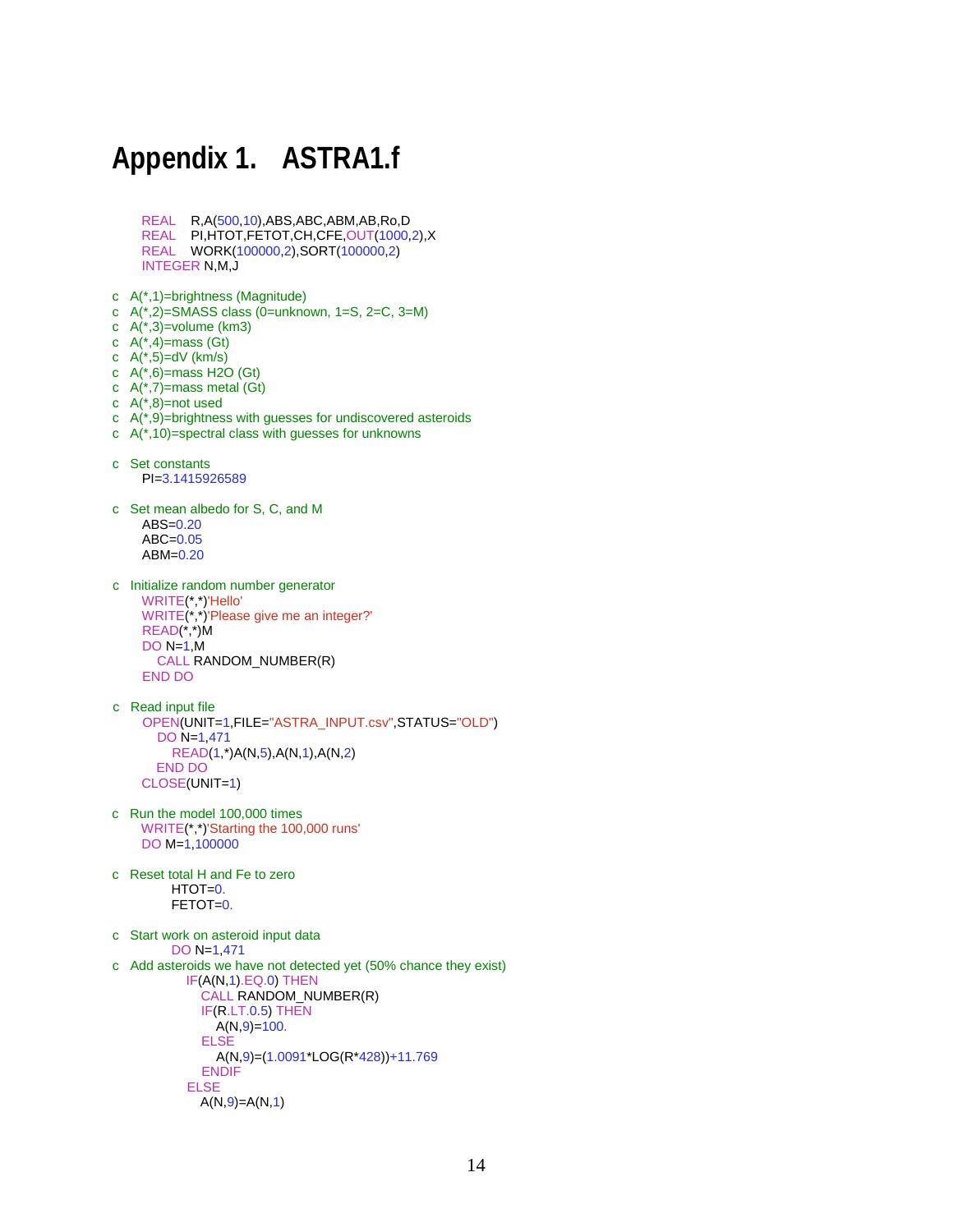```
 ENDIF
c Add spectral class for asteroids that don't have observations
c Relative abundance of C, S, and X from Stuart J. S and Binzel R. P. (2004).
c Bias-corrected population, size distribution and impact hazard for near-Earth
c objects. Icarus 170, 295-311. 
              IF(A(N,2).EQ.0) THEN
                   CALL RANDOM_NUMBER(R)
                    IF(R.LT.0.39) THEN
                      A(N,10)=1 ELSEIF(R.LT.0.66) THEN
                      A(N,10)=2 ELSE
                      A(N,10)=3 ENDIF
                 ELSE
                   A(N,10)=A(N,2) 
               ENDIF
c Generate albedo, density, and concentrations of H and Fe 
            IF(A(N,10).EQ.1) THEN
              CALL RANDOM_NUMBER(R)
              AB=ABS*(0.5+R)
              CALL RANDOM_NUMBER(R)
              Ro=1.468+(R*2.472) 
              CALL RANDOM_NUMBER(R)
              X=R*720.
              CH=(-1.098*LOG(X))+6.9235
              IF(CH.LT.0) CH=0.
              CALL RANDOM_NUMBER(R)
              X=R*615.
              CFE=(-5.3999*LOG(X))+37.8162
              IF(CFE.LT.0) CFE=0.
            ENDIF
            IF(A(N,10).EQ.2) THEN
              CALL RANDOM_NUMBER(R)
             AB = ABC*(0.5 + R) CALL RANDOM_NUMBER(R)
              Ro=0.577*(R*3.017) 
              CALL RANDOM_NUMBER(R)
              X=R*72.
              CH=(-7.037*LOG(X))+29.05
              IF(CH.LT.0) CH=0.
              CALL RANDOM_NUMBER(R)
              X=R*45.
              CFE=(-3.265*LOG(X))+11.344
              IF(CFE.LT.0) CFE=0.
           ENDIF
            IF(A(N,10).EQ.3) THEN
              CALL RANDOM_NUMBER(R)
              AB=ABM*(0.5+R)
              CALL RANDOM_NUMBER(R)
              Ro=1.391+(R*4.183) 
              CALL RANDOM_NUMBER(R)
              X=R*15.
              CH=(-1.469*LOG(X))+3.6966
              IF(CH.LT.0) CH=0.
              CALL RANDOM_NUMBER(R)
              X=R*55.
              CFE=(-0.001276*(X**3))+(0.09227*(X**2))-(2.56*X)+69.64
              IF(CFE.LT.0) CFE=0.
            ENDIF
c Calculate diameter, volume, and masses
```
 D=1329\*(10\*\*(-0.2\*A(N,9)))/(AB\*\*0.5)  $A(N,3)=4*PI*(10/2.)**3/3.$  $A(N,4) = Ro^*A(N,3)$  $A(N,6)=A(N,4)^*CH$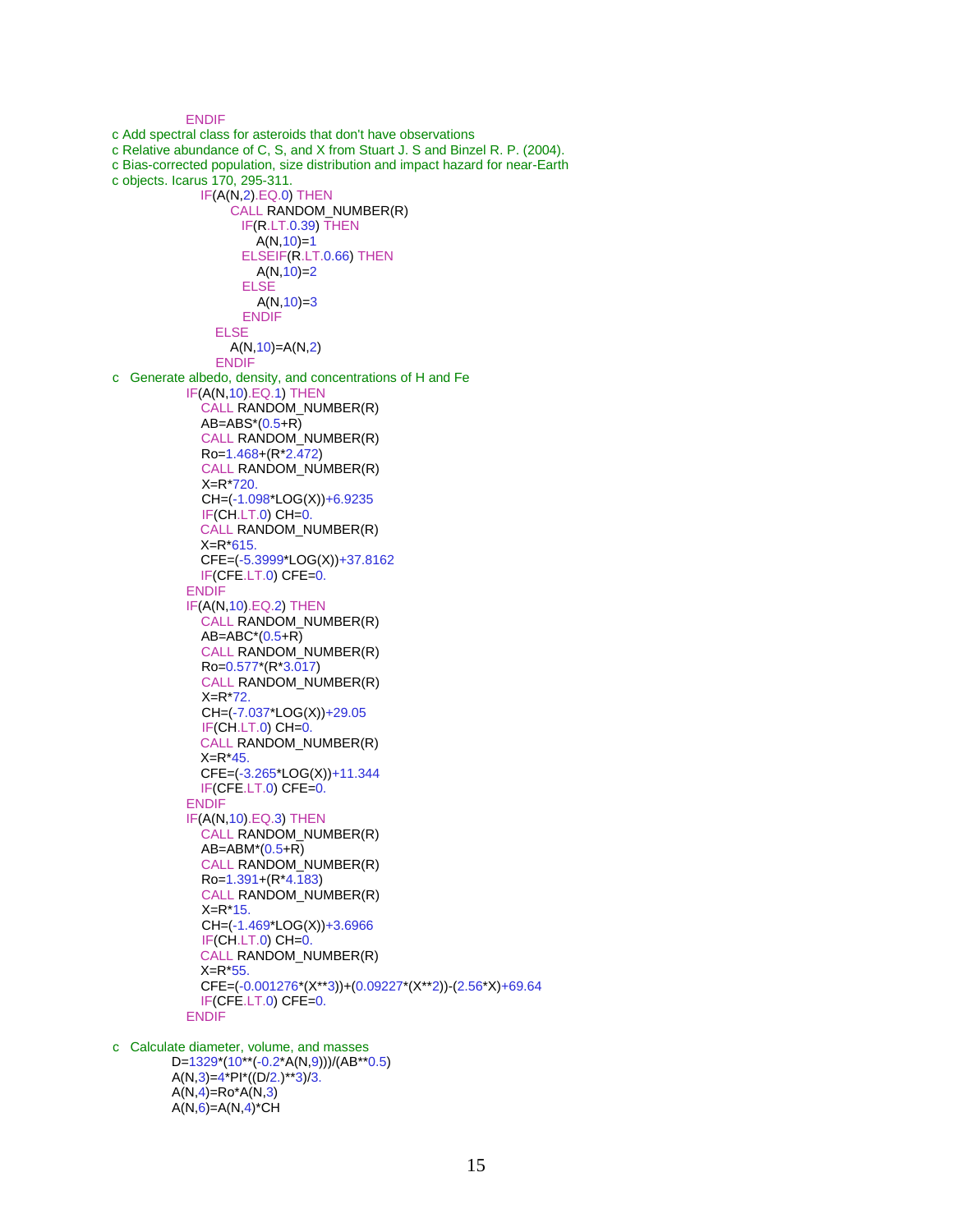```
A(N,7)=A(N,4)^*CFE
c Add amount of H and Fe to the running total
          HTOT=HTOT+A(N,6) 
          FETOT=FETOT+A(N,7) 
        END DO
       WRITE(*,*)'RUN ',M
       WORK(M,1)=HTOT
       WORK(M,2)=FETOT
     END DO
c Sort output
     WRITE(*,*)'Starting to sort'
     SORT(1,1) = WORK(1,1) SORT(1,2)=WORK(1,2) 
     DO M=2,100000
          WRITE(*,*)'SORTING POSITION ',M
          DO N=1,M-1
              IF(WORK(M,1).LT.(SORT(N,1))) THEN
                   DO J=M,N+1,-1
                       SORT(J,1)=SORT(J-1,1) 
                   END DO
                   SORT(N,1)=WORK(M,1) 
                   GOTO 100
              ELSE
                   SORT(M,1)=WORK(M,1) 
              ENDIF
END DO<br>100 CONTIN
         CONTINUE
          DO N=1,M-1
              IF(WORK(M,2).LT.(SORT(N,2))) THEN
                   DO J=M,N+1,-1
                       SORT(J,2)=SORT(J-1,2) 
                   END DO
                   SORT(N,2)=WORK(M,2) 
                   GOTO 200
              ELSE
                   SORT(M,2)=WORK(M,2) 
              ENDIF
          END DO
200 CONTINUE
     END DO
c Output
     DO M=1,1000
          OUT(M,1)=SORT(M*100,1) 
          OUT(M,2)=SORT(M*100,2) 
          WRITE(7,*)OUT(M,1),OUT(M,2) 
     END DO
     WRITE(*,*)'90% chance of exceeding ',OUT(100,1),' Gt of H2O'
     WRITE(*,*)'50% chance of exceeding ',OUT(500,1),' Gt of H2O'
     WRITE(*,*)'10% chance of exceeding ',OUT(900,1),' Gt of H2O'
 WRITE(*,*)'90% chance of exceeding ',OUT(100,2),' Gt of metal'
 WRITE(*,*)'50% chance of exceeding ',OUT(500,2),' Gt of metal'
 WRITE(*,*)'10% chance of exceeding ',OUT(900,2),' Gt of metal'
```
END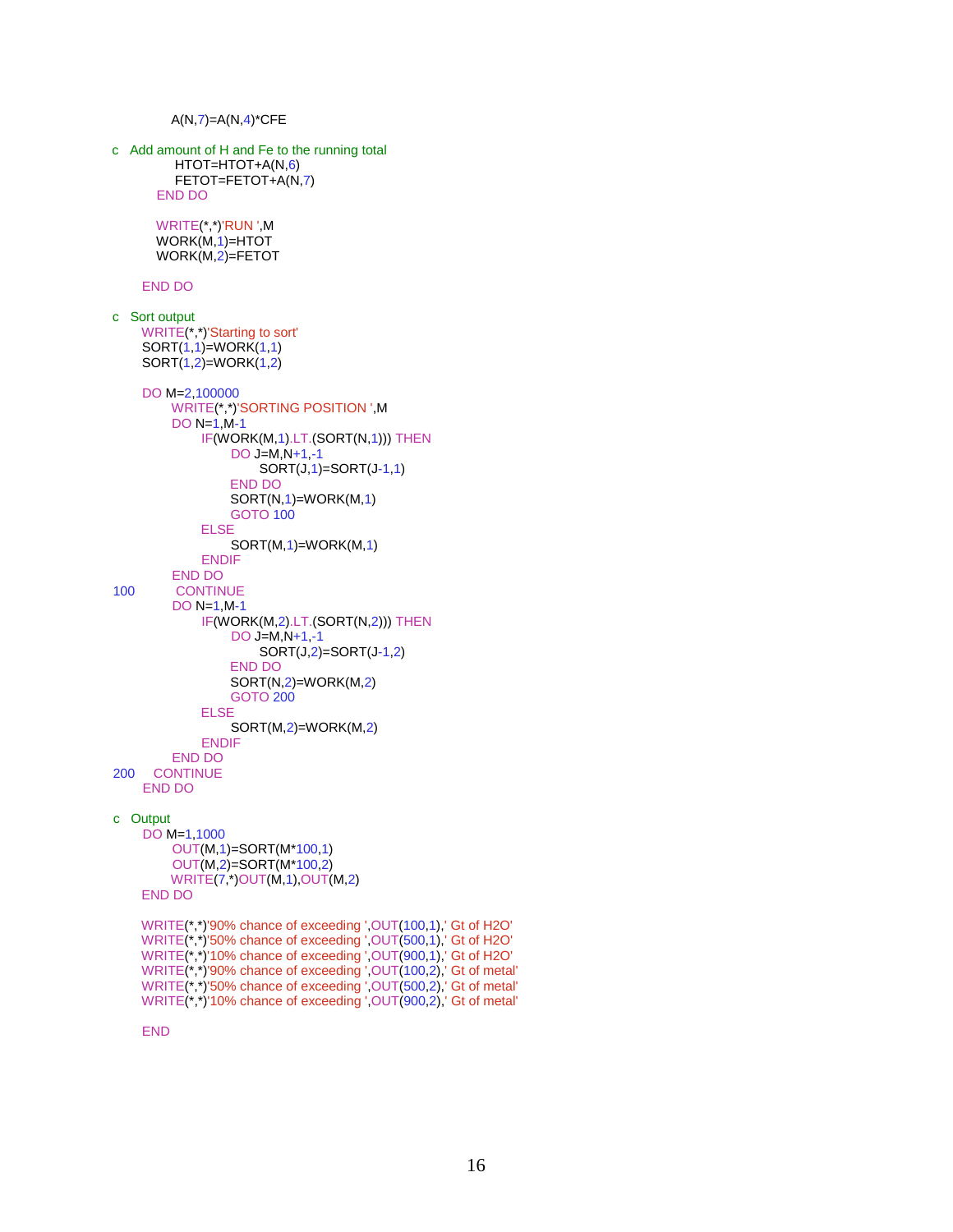# **Appendix 2. ASTRA\_INPUT.csv**

| 5.188 | 11.16 | $\mathbf{1}$   |
|-------|-------|----------------|
| 6.968 | 15.5  | $\mathbf{1}$   |
| 6.503 | 13.4  | 0              |
| 5.816 | 17.7  | 0              |
| 5.482 | 15.6  | $\mathbf{1}$   |
| 5.87  | 13.2  | $\mathbf{1}$   |
| 6.135 | 14.23 | $\mathbf{1}$   |
| 6.551 | 15.54 | $\mathbf{1}$   |
| 6.829 | 14.93 | $\mathbf{1}$   |
| 6.094 | 13.9  | $\mathbf{1}$   |
| 4.82  | 15.75 | $\mathbf{1}$   |
| 5.456 | 13.92 | $\overline{1}$ |
| 6.179 | 16.56 | 0              |
| 5.129 | 16.8  | $\mathbf{1}$   |
| 6.444 | 17.2  | $\mathbf{1}$   |
| 6.289 | 17.94 | 0              |
| 6.443 | 17.2  | 0              |
| 6.999 | 14.5  | 0              |
| 6.594 | 15.21 | 0              |
| 6.567 | 17.52 | 0              |
| 6.491 | 16.1  | $\mathbf{1}$   |
| 5.133 | 15.38 | 3              |
| 5.309 | 14.1  | $\mathbf{1}$   |
| 6.704 | 16.5  | 0              |
| 6.063 | 15.2  | $\mathbf{1}$   |
| 6.114 | 15.8  | $\mathbf{1}$   |
| 6.043 | 16.75 | 0              |
| 6.536 | 15.82 | 0              |
| 5.939 | 16.4  | $\overline{c}$ |
| 6.266 | 14.6  | 3              |
| 5.678 | 17.3  | $\mathbf{1}$   |
| 5.016 | 17.8  | 0              |
| 6.472 | 15.99 | 0              |
| 6.166 | 14.5  | $\mathbf{1}$   |
| 6.601 | 15.3  | 1              |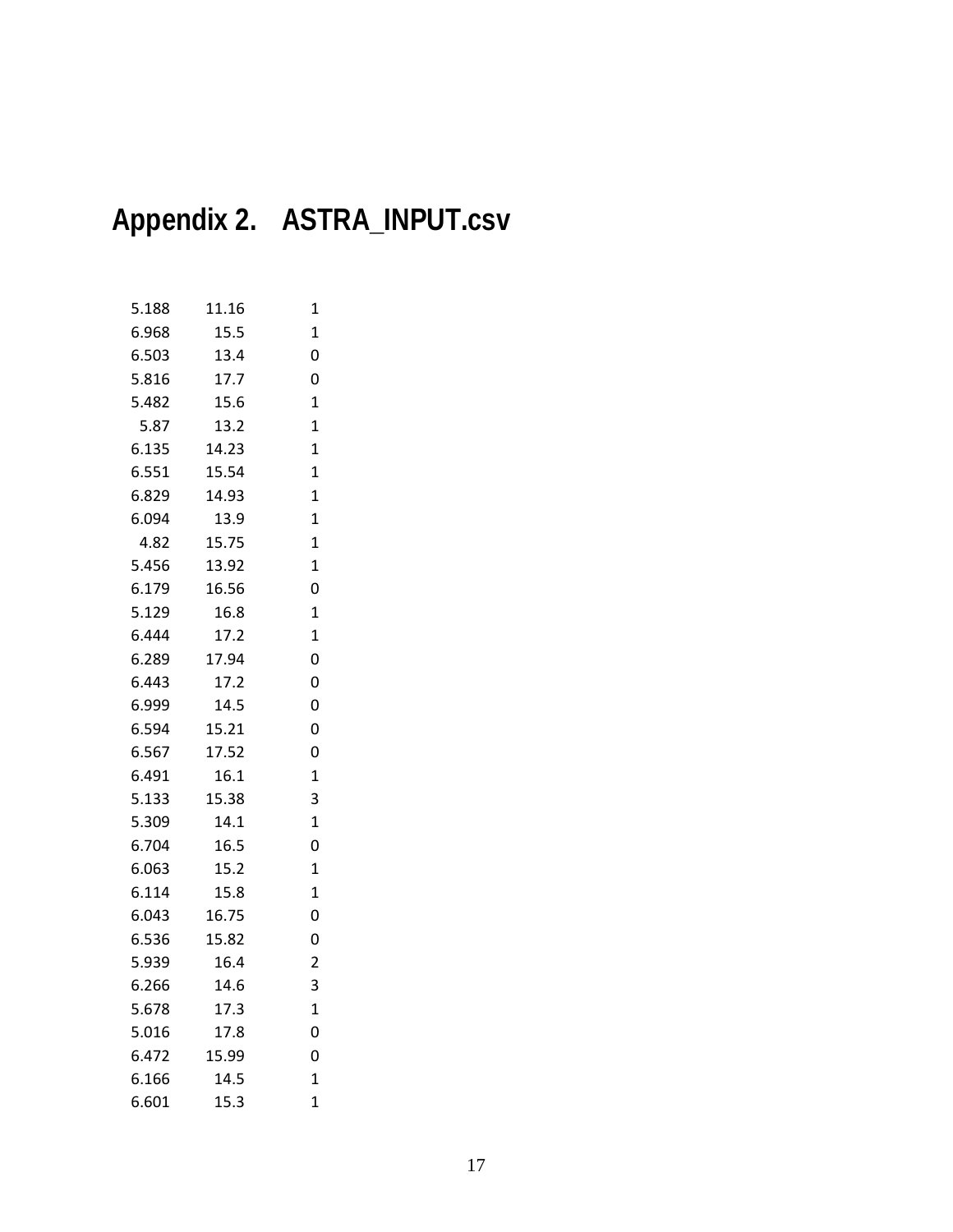| 6.757 | 15.9 | 0           |
|-------|------|-------------|
| 6.007 | 17.4 | 0           |
| 5.639 | 17.1 | 0           |
| 6.007 | 12.6 | 1           |
| 6.171 | 16.4 | 0           |
| 6.114 | 17.8 | 0           |
| 6.47  | 14.6 | 0           |
| 6.472 | 13.8 | 1           |
| 6.706 | 17   | 0           |
| 6.587 | 14.2 | 1           |
| 5.632 | 17.1 | 0           |
| 6.549 | 15.2 | 1           |
| 6.211 | 16.1 | 0           |
| 6.512 | 14.7 | 3           |
| 6.66  | 14.7 | $\mathbf 1$ |
| 6.281 | 15.6 | 0           |
| 6.172 | 17.2 | 0           |
| 5.584 | 17.4 | 0           |
| 4.969 | 17.8 | $\mathbf 1$ |
| 6.73  | 14.8 | 0           |
| 5.903 | 14.8 | $\mathbf 1$ |
| 6.874 | 15.9 | 0           |
| 6.006 | 16.4 | $\mathbf 1$ |
| 5.883 | 16.8 | 1           |
| 6.335 | 16.7 | 0           |
| 5.761 | 17   | 0           |
| 5.9   | 16.7 | $\mathbf 1$ |
| 5.67  | 17   | 0           |
| 6.243 | 14.6 | $\mathbf 1$ |
| 5.133 | 17   | 1           |
| 6.042 | 17.8 | 0           |
| 6.599 | 15.1 | 1           |
| 6.747 | 16.9 | 0           |
| 5.657 | 17.9 | 0           |
| 6.509 | 17.1 | 0           |
| 6.168 | 16.4 | 0           |
| 6.164 | 15.3 | 0           |
| 4.818 | 17.8 | 0           |
| 6.784 | 17.4 | 0           |
| 6.688 | 16.2 | 0           |
| 5.345 | 17   | $\mathbf 1$ |
| 5.918 | 17.5 | 0           |
| 6.683 | 17.2 | 0           |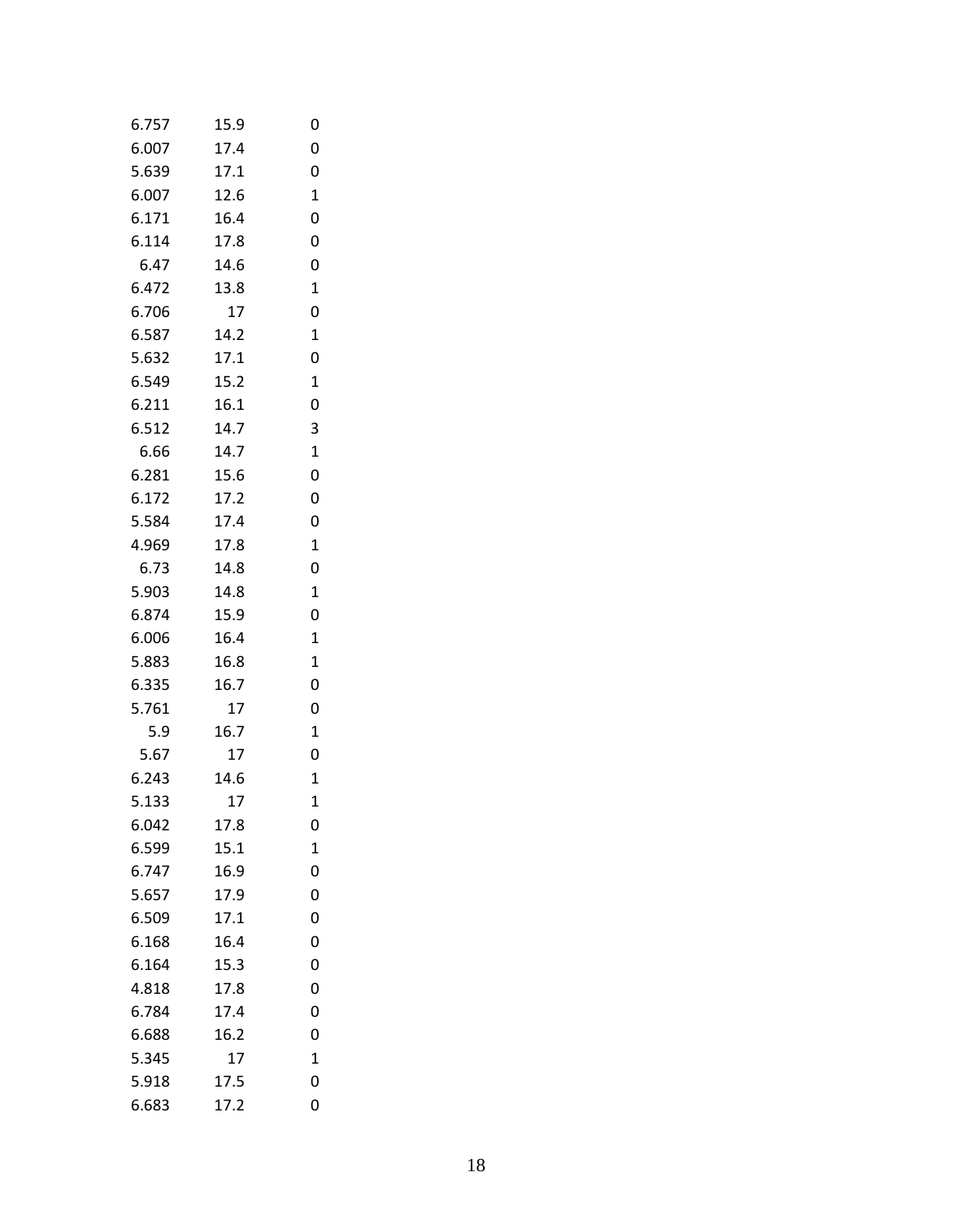| 5.941 | 16.9 | 0              |
|-------|------|----------------|
| 5.893 | 16.1 | $\mathbf 1$    |
| 5.34  | 16.3 | $\mathbf 1$    |
| 5.409 | 15.2 | 2              |
| 5.341 | 15.8 | $\mathbf 1$    |
| 5.58  | 15.8 | $\mathbf 1$    |
| 6.491 | 16.3 | 0              |
| 4.846 | 17.6 | $\mathbf 1$    |
| 6.204 | 17.2 | $\mathbf{1}$   |
| 6.764 | 16.6 | 1              |
| 5.904 | 15.5 | $\mathbf 1$    |
| 5.958 | 17.1 | 3              |
| 6.824 | 17.7 | 0              |
| 6.126 | 17   | 0              |
| 6.812 | 15.4 | 0              |
| 6.772 | 15.8 | $\mathbf 1$    |
| 6.59  | 16.8 | $\mathbf{1}$   |
| 6.754 | 15.9 | 0              |
| 6.233 | 17.6 | 0              |
| 5.943 | 17.6 | 0              |
| 6.622 | 16   | 0              |
| 4.758 | 17.4 | 0              |
| 5.527 | 17.8 | $\mathbf{1}$   |
| 6.576 | 16.8 | $\mathbf 1$    |
| 6.404 | 17.3 | $\mathbf{1}$   |
| 5.924 | 16.7 | 0              |
| 5.956 | 14.6 | 0              |
| 5.963 | 16.3 | $\mathbf 1$    |
| 4.848 | 17.2 | 0              |
| 4.96  | 16.6 | 2              |
| 6.611 | 17.9 | 0              |
| 6.143 | 17.1 | 0              |
| 6.219 | 17.1 | 0              |
| 6.45  | 17.3 | $\mathbf 1$    |
| 6.24  | 17.2 | $\overline{1}$ |
| 6.334 | 16   | 0              |
| 6.826 | 15.8 | $\mathbf{1}$   |
| 6.651 | 16   | 0              |
| 4.062 | 16.8 | $\mathbf{1}$   |
| 6.454 | 16.9 | 3              |
| 5.804 | 16.5 | 0              |
| 6.629 | 15.8 | 0              |
| 5.758 | 17.7 | 0              |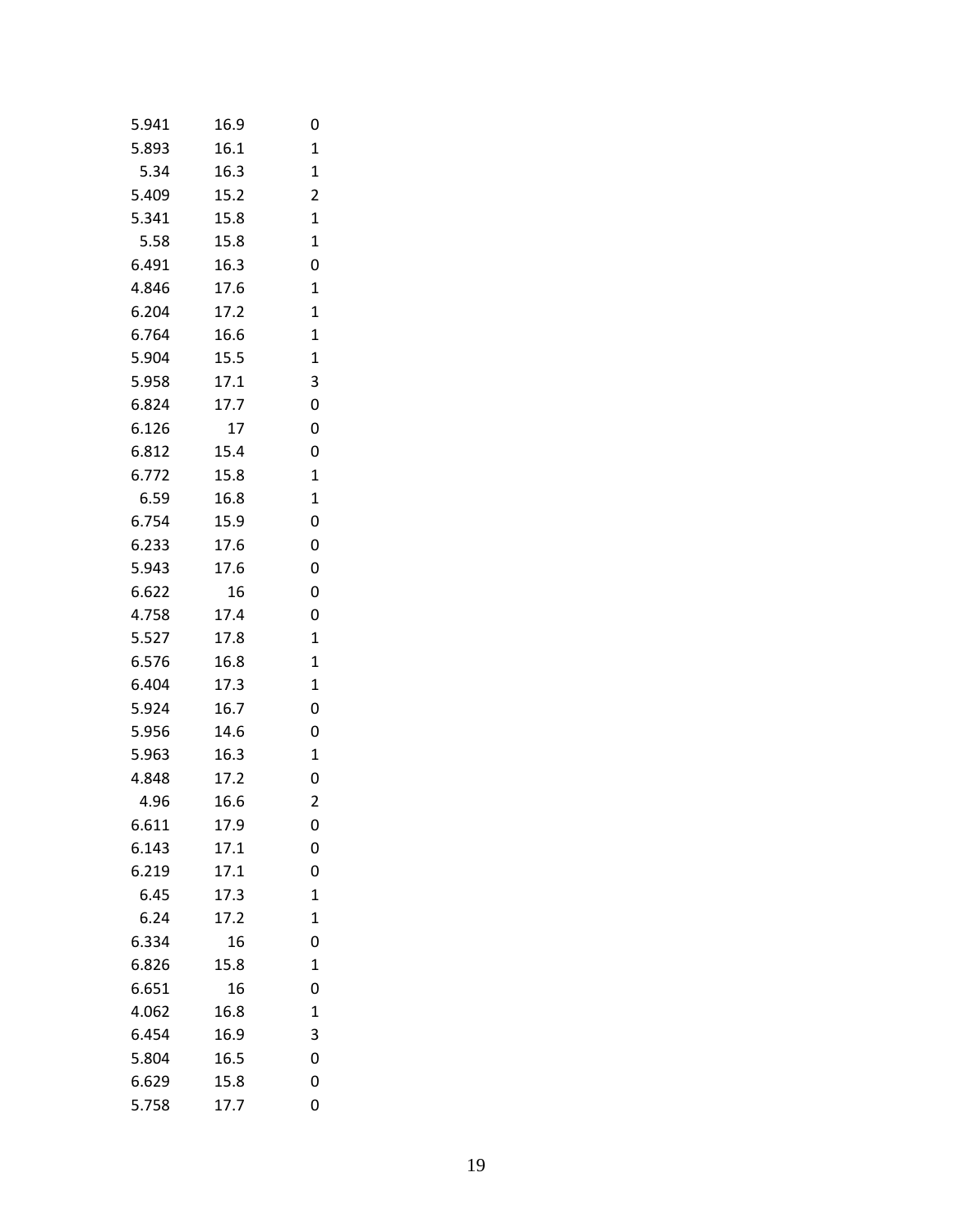| 6.798 | 17.6 | 0           |
|-------|------|-------------|
| 5.484 | 16.5 | 0           |
| 5.851 | 17.6 | 3           |
| 5.965 | 17.7 | 0           |
| 4.361 | 17.8 | 0           |
| 6.987 | 16.4 | 0           |
| 6.586 | 17.5 | 0           |
| 5.655 | 17.9 | 0           |
| 6.211 | 15.8 | 0           |
| 6.669 | 15.2 | 3           |
| 6.144 | 17.1 | 0           |
| 6.68  | 14.6 | $\mathbf 1$ |
| 4.613 | 17.2 | 0           |
| 6.137 | 17.1 | 0           |
| 6.241 | 14.9 | 0           |
| 6.373 | 16.5 | 2           |
| 5.731 | 16.9 | 0           |
| 6.624 | 16.6 | $\mathbf 1$ |
| 4.384 | 17   | 0           |
| 6.949 | 15.5 | 0           |
| 5.106 | 16.4 | 0           |
| 5.523 | 16.8 | 0           |
| 5.784 | 17.8 | 0           |
| 5.343 | 16.5 | 0           |
| 6.518 | 16.4 | 0           |
| 5.655 | 16.2 | 0           |
| 5.154 | 17   | 0           |
| 5.357 | 15.8 | 0           |
| 5.585 | 15.3 | 0           |
| 5.976 | 16.4 | 0           |
| 6.859 | 16   | 1           |
| 5.708 | 17.4 | $\mathbf 1$ |
| 6.411 | 16.4 | 0           |
| 6.42  | 16   | 0           |
| 6.443 | 17   | 0           |
| 5.704 | 17.6 | 0           |
| 6.165 | 15.6 | $\mathbf 1$ |
| 6.324 | 15.2 | 0           |
| 6.867 | 17.7 | 0           |
| 4.933 | 17.6 | 0           |
| 6.291 | 16.4 | 0           |
| 5.871 | 16.3 | 0           |
| 6.483 | 17.8 | 0           |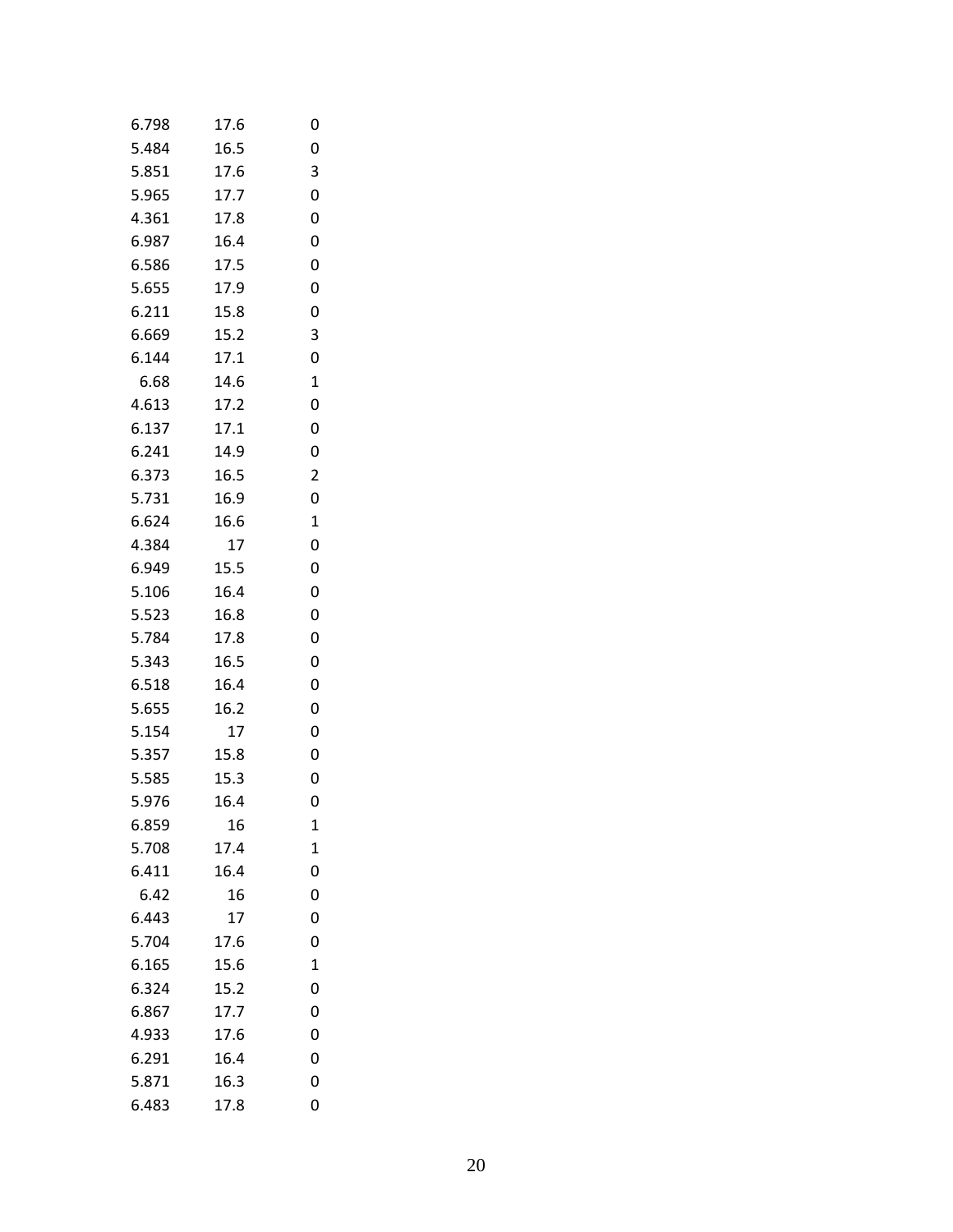| 6.074 | 16.2 | 1           |
|-------|------|-------------|
| 5.478 | 16.7 | $\mathbf 1$ |
| 6.305 | 17.5 | 0           |
| 6.743 | 16   | 0           |
| 5.599 | 17.9 | 0           |
| 5.771 | 17.7 | 0           |
| 5.258 | 17.7 | 0           |
| 5.146 | 16.8 | 0           |
| 6.488 | 16.3 | 0           |
| 6.356 | 17.7 | 1           |
| 6.963 | 16.6 | 0           |
| 5.337 | 16.6 | $\mathbf 1$ |
| 4.704 | 16.9 | 0           |
| 6.635 | 17.6 | 0           |
| 6.177 | 17.2 | 0           |
| 6.426 | 15   | $\mathbf 1$ |
| 6.208 | 17.9 | 0           |
| 6.223 | 16.7 | 1           |
| 6.124 | 15.8 | 0           |
| 5.56  | 16.9 | 0           |
| 5.933 | 16.6 | 0           |
| 4.787 | 16.7 | 0           |
| 5.951 | 17.3 | 0           |
| 6.89  | 16.6 | 0           |
| 6.085 | 17.8 | 0           |
| 5.403 | 16.2 | 0           |
| 6.856 | 16.2 | 0           |
| 5.381 | 17.1 | 0           |
| 6.863 | 16.8 | 0           |
| 6.49  | 17.9 | 0           |
| 5.895 | 16   | 0           |
| 5.442 | 16.3 | 0           |
| 6.241 | 16   | 0           |
| 6.093 | 16.6 | 0           |
| 6.414 | 17.4 | 0           |
| 6.695 | 17.3 | 0           |
| 6.964 | 16.4 | 0           |
| 6.01  | 16.6 | 2           |
| 5.736 | 16.7 | 0           |
| 5.568 | 17.6 | 0           |
| 5.259 | 17.2 | 0           |
| 6.778 | 17.2 | 0           |
| 5.747 | 16.9 | 0           |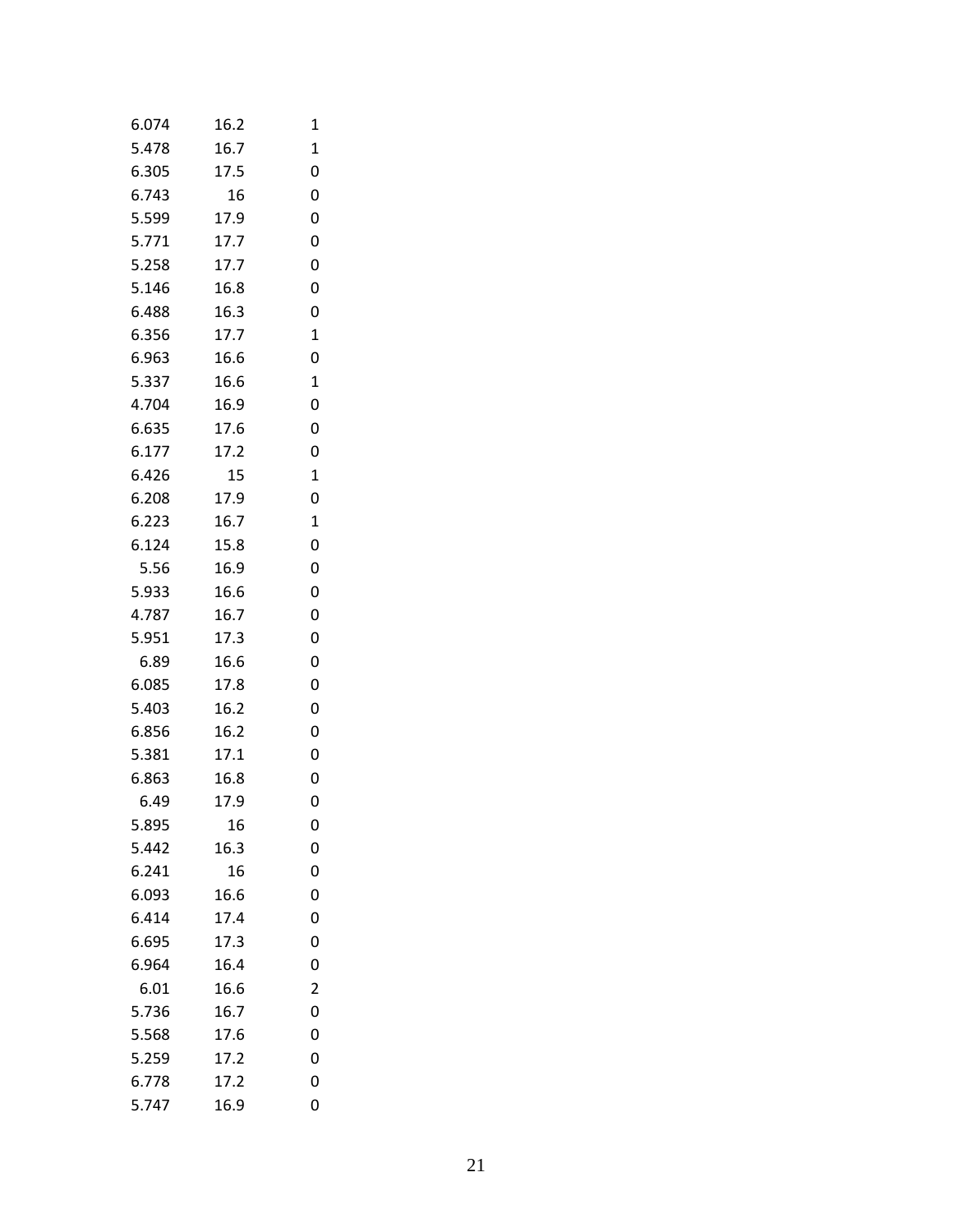| 6.033 | 17.9 | 0            |
|-------|------|--------------|
| 6.41  | 17.3 | 0            |
| 6.219 | 17.5 | 0            |
| 5.634 | 17.9 | 0            |
| 6.834 | 16.4 | 0            |
| 6.975 | 16.3 | 0            |
| 6.395 | 16.9 | 0            |
| 6.231 | 16.2 | 0            |
| 6.186 | 16.1 | 0            |
| 6.782 | 17.2 | 0            |
| 6.546 | 16.5 | 0            |
| 5.714 | 17.6 | 0            |
| 6.764 | 17   | 0            |
| 6.373 | 17.9 | 0            |
| 6.383 | 15.4 | 0            |
| 6.916 | 16.3 | 0            |
| 4.816 | 17.1 | 0            |
| 5.479 | 16.6 | 0            |
| 6.347 | 17.8 | 0            |
| 5.913 | 17.4 | 0            |
| 6.682 | 15.1 | 0            |
| 5.772 | 17.1 | 0            |
| 4.93  | 17.5 | 0            |
| 6.806 | 15.7 | 0            |
| 6.625 | 17.3 | 0            |
| 6.852 | 17.6 | 1            |
| 6.44  | 16.7 | 0            |
| 5.559 | 17.9 | 2            |
| 5.313 | 17.5 | $\mathbf{1}$ |
| 6.128 | 16.3 | 0            |
| 6.479 | 17.7 | 0            |
| 6.01  | 17.2 | 0            |
| 5.104 | 17.6 | 0            |
| 6.187 | 17.2 | 0            |
| 5.775 | 17.4 | 0            |
| 6.45  | 16.8 | 0            |
| 6.253 | 17   | 0            |
| 4.255 | 17.8 | 0            |
| 6.556 | 17.2 | 0            |
| 6.662 | 16.6 | 0            |
| 5.995 | 17.5 | 0            |
| 6.687 | 17.4 | 0            |
| 6.175 | 17.6 | 0            |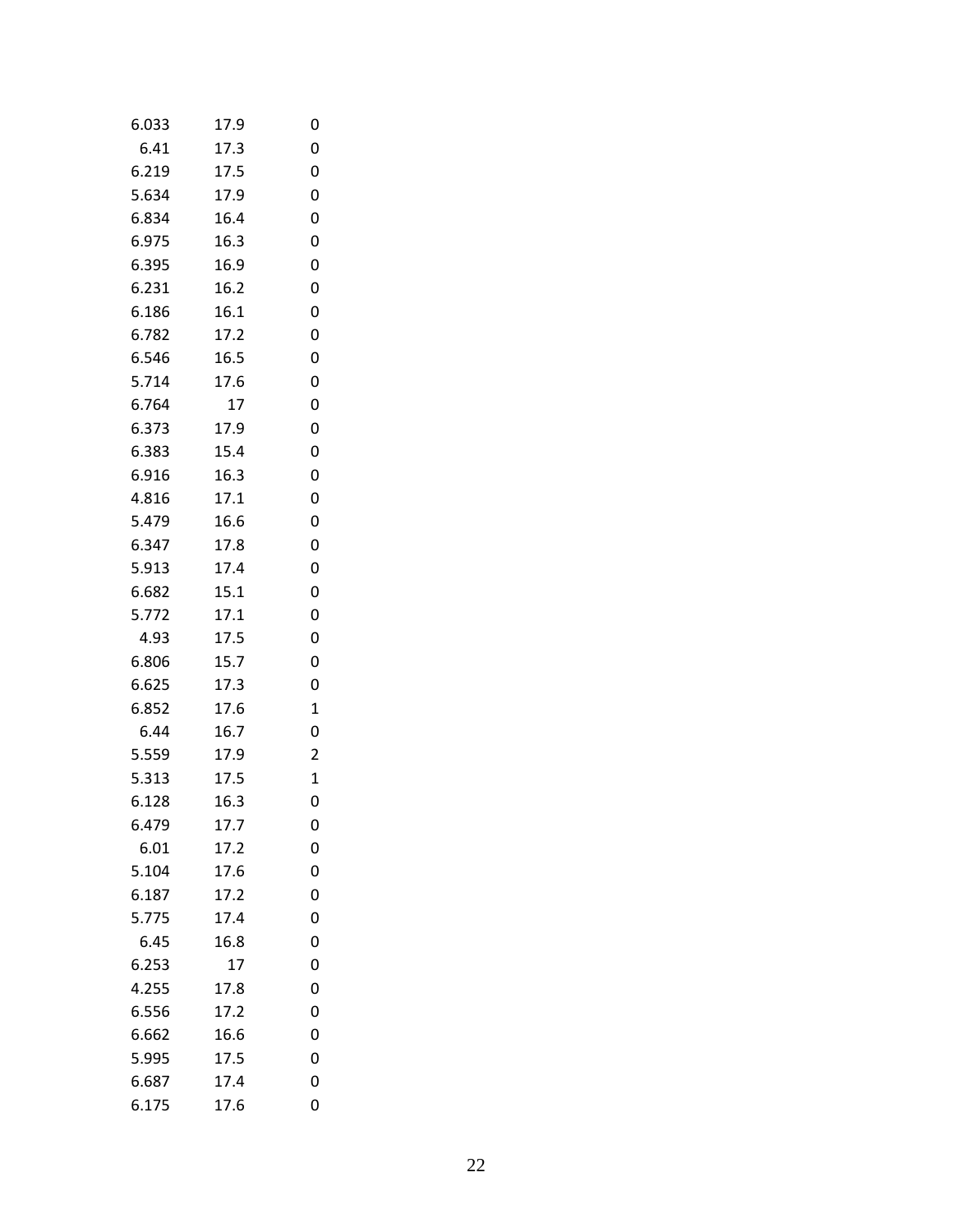| 6.376 | 17.9 | 0           |
|-------|------|-------------|
| 6.657 | 17.4 | 0           |
| 6.883 | 15.6 | 0           |
| 5.933 | 17.5 | 0           |
| 6.704 | 16.5 | 0           |
| 6.229 | 17.1 | 0           |
| 5.568 | 17.3 | $\mathbf 1$ |
| 4.89  | 17.7 | 0           |
| 6.556 | 16.8 | 0           |
| 5.409 | 16.9 | 0           |
| 6.178 | 17.6 | $\mathbf 1$ |
| 6.066 | 16.1 | 0           |
| 6.76  | 16.7 | 0           |
| 6.564 | 17.7 | 0           |
| 5.955 | 17.6 | 0           |
| 6.794 | 16.4 | 0           |
| 6.872 | 15.4 | $\mathbf 1$ |
| 5.976 | 17.7 | 0           |
| 6.819 | 17.5 | 0           |
| 5.982 | 16.3 | 0           |
| 5.866 | 17.1 | $\mathbf 1$ |
| 6.757 | 16.7 | 0           |
| 6.837 | 17.3 | 0           |
| 6.444 | 17.7 | $\mathbf 1$ |
| 6.93  | 17.9 | 0           |
| 6.983 | 16.5 | 0           |
| 5.61  | 17.1 | 0           |
| 6.718 | 17.2 | 0           |
| 6.154 | 17.7 | 0           |
| 6.914 | 17.5 | 0           |
| 6.383 | 17.9 | 0           |
| 5.104 | 17.4 | 0           |
| 6.014 | 17   | 0           |
| 5.793 | 17.5 | 0           |
| 6.792 | 17.9 | 0           |
| 6.681 | 17.3 | 0           |
| 6.679 | 15.5 | 0           |
| 6.778 | 17.4 | 0           |
| 6.108 | 17.9 | 0           |
| 5.635 | 16.8 | 0           |
| 6.543 | 17.7 | 0           |
| 4.909 | 17.4 | 0           |
| 6.131 | 17.8 | 0           |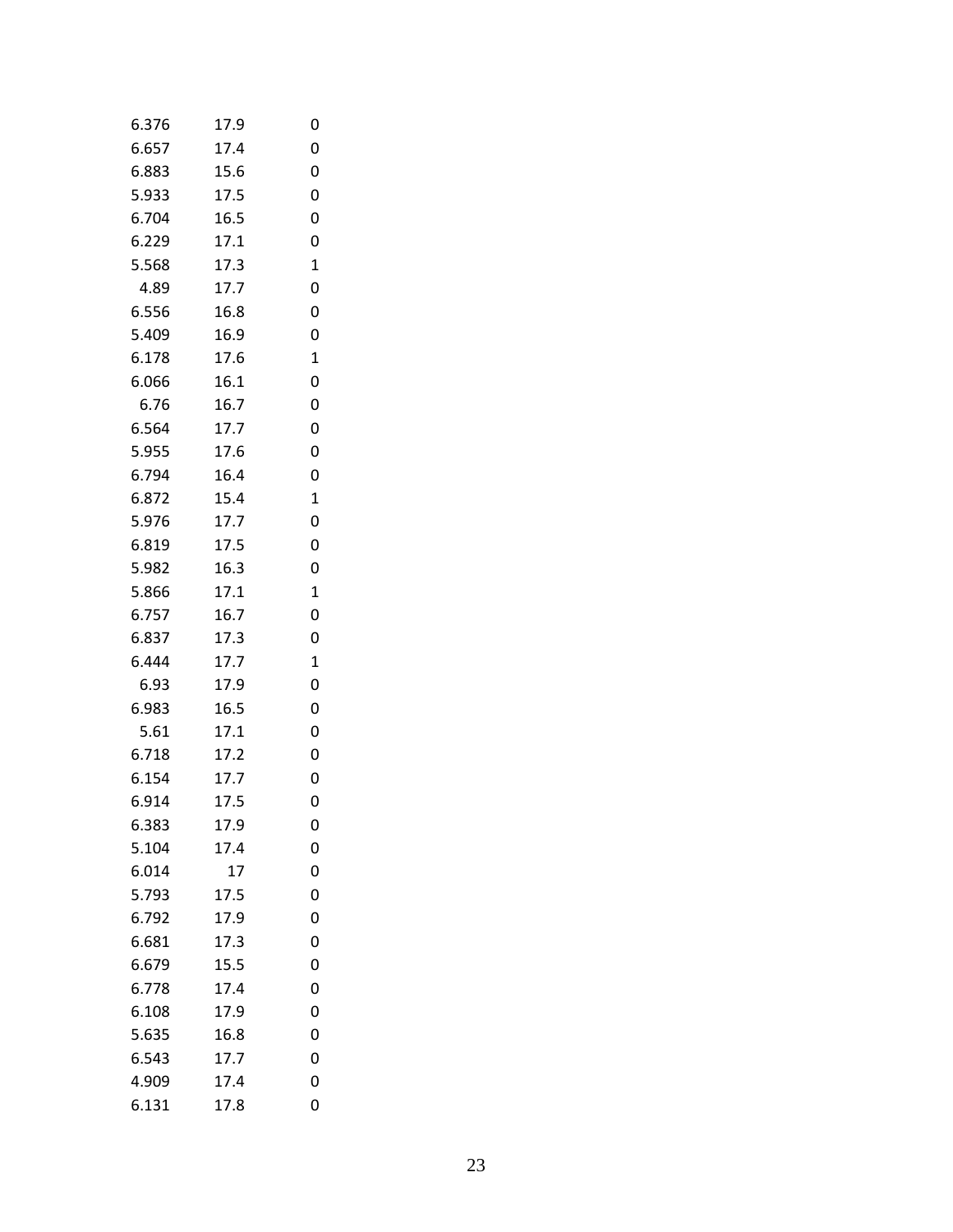| 5.985 | 16.9 | 0 |
|-------|------|---|
| 6.922 | 17.1 | 0 |
| 6.024 | 17   | 0 |
| 6.742 | 17.7 | 1 |
| 6.582 | 17.5 | 0 |
| 6.337 | 16.2 | 0 |
| 6.578 | 17.1 | 0 |
| 5.74  | 17.7 | 0 |
| 5.617 | 17.9 | 0 |
| 6.547 | 17.9 | 0 |
| 6.653 | 17.4 | 0 |
| 6.334 | 17.3 | 0 |
| 6.565 | 17.8 | 0 |
| 6.588 | 17.6 | 0 |
| 6.829 | 17.5 | 0 |
| 6.809 | 16.7 | 0 |
| 6.636 | 17.9 | 0 |
| 6.977 | 17.6 | 0 |
| 6.583 | 17.8 | 0 |
| 6.209 | 17.5 | 0 |
| 6.52  | 17.1 | 0 |
| 6.832 | 16.9 | 1 |
| 6.011 | 16.9 | 0 |
| 6.576 | 17.2 | 2 |
| 4.863 | 17.6 | 0 |
| 5.903 | 17.9 | 0 |
| 6.981 | 17.6 | 0 |
| 5.441 | 17.7 | 0 |
| 6.929 | 16.3 | 0 |
| 6.017 | 17.3 | 0 |
| 6.969 | 16.4 | 0 |
| 5.168 | 17.9 | 0 |
| 6.407 | 17.4 | 0 |
| 6.048 | 17.8 | 0 |
| 4.309 | 17.6 | 0 |
| 6.064 | 17.1 | 0 |
| 5.93  | 17.3 | 0 |
| 6.958 | 17.9 | 3 |
| 6.671 | 16.6 | 0 |
| 6.724 | 17.3 | 0 |
| 6.775 | 17.7 | 0 |
| 6.731 | 15.4 | 0 |
| 6.693 | 17.1 | 0 |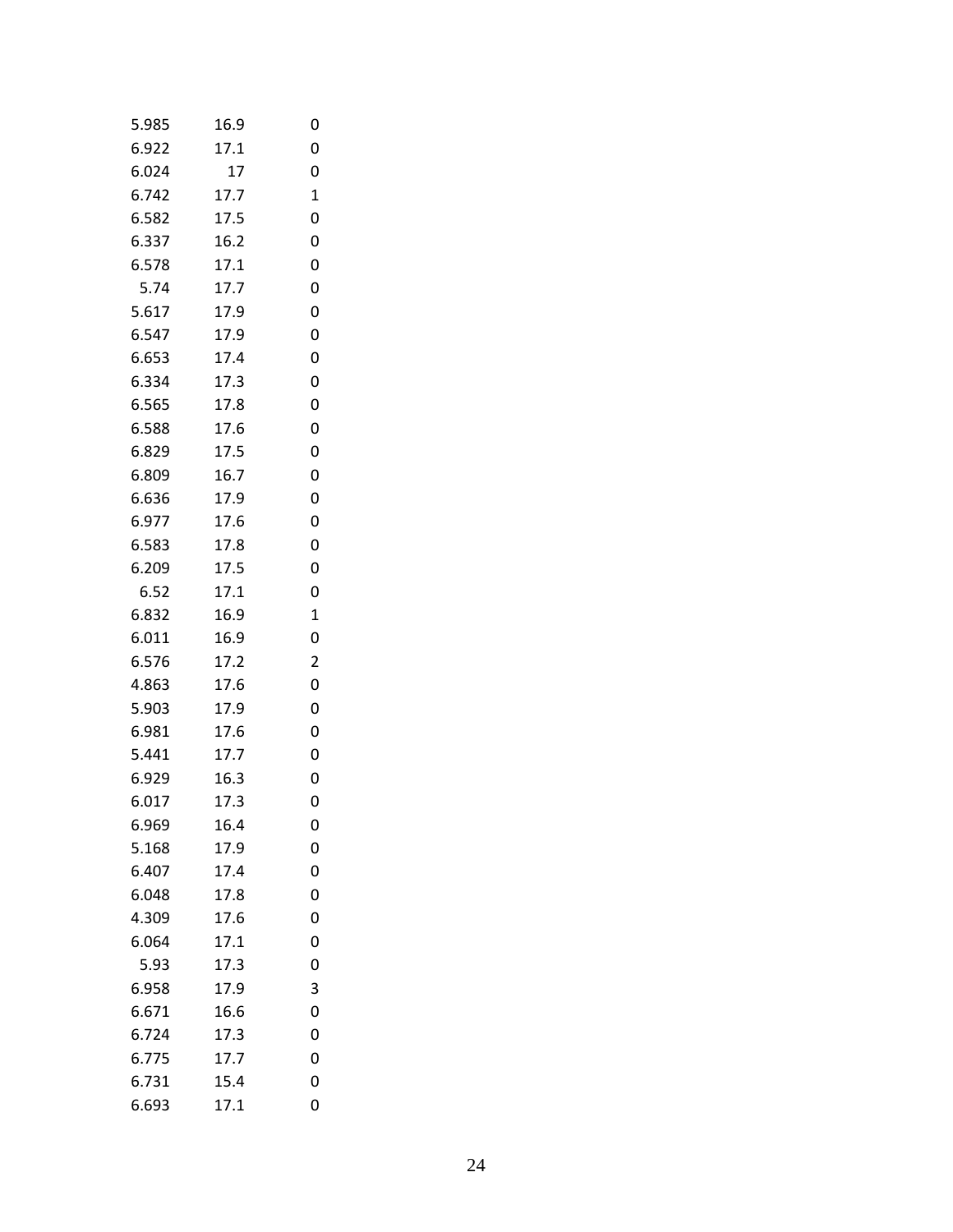| 6.069 | 17.8 | 0            |
|-------|------|--------------|
| 6.332 | 17.7 | 0            |
| 5.325 | 17.7 | 0            |
| 6.619 | 16.5 | 0            |
| 5.796 | 17.8 | 0            |
| 5.618 | 16.7 | 0            |
| 6.953 | 17.3 | 0            |
| 6.572 | 17   | 0            |
| 6.79  | 17.3 | 0            |
| 6.435 | 16.8 | 0            |
| 6.879 | 17.2 | 0            |
| 6.605 | 17.5 | 0            |
| 6.582 | 17.7 | 0            |
| 3.947 | 17.5 | 1            |
| 6.39  | 17.9 | 0            |
| 5.719 | 17.2 | 0            |
| 5.246 | 17.8 | 0            |
| 6.821 | 16.9 | $\mathbf 1$  |
| 5.772 | 17.9 | 0            |
| 5.564 | 17.5 | 0            |
| 5.719 | 17.9 | 0            |
| 6.776 | 17   | 0            |
| 6.774 | 17.8 | 0            |
| 6.35  | 17.4 | 0            |
| 6.966 | 17.5 | 0            |
| 6.765 | 17   | 0            |
| 6.452 | 17.9 | 0            |
| 6.924 | 17.7 | 0            |
| 6.55  | 17.8 | 0            |
| 6.797 | 17   | 0            |
| 6.662 | 17.2 | 0            |
| 6.763 | 17.6 | 0            |
| 6.891 | 17.7 | 0            |
| 6.441 | 17.9 | 0            |
| 6.253 | 17.4 | 0            |
| 6.547 | 16.8 | 0            |
| 6.373 | 17.9 | 0            |
| 6.709 | 17.9 | 1            |
| 4.476 | 17.8 | $\mathbf{1}$ |
| 6.197 | 17.6 | 0            |
| 6.957 | 17.9 | 0            |
| 6.349 | 17.7 | 0            |
| 6.585 | 17.3 | 0            |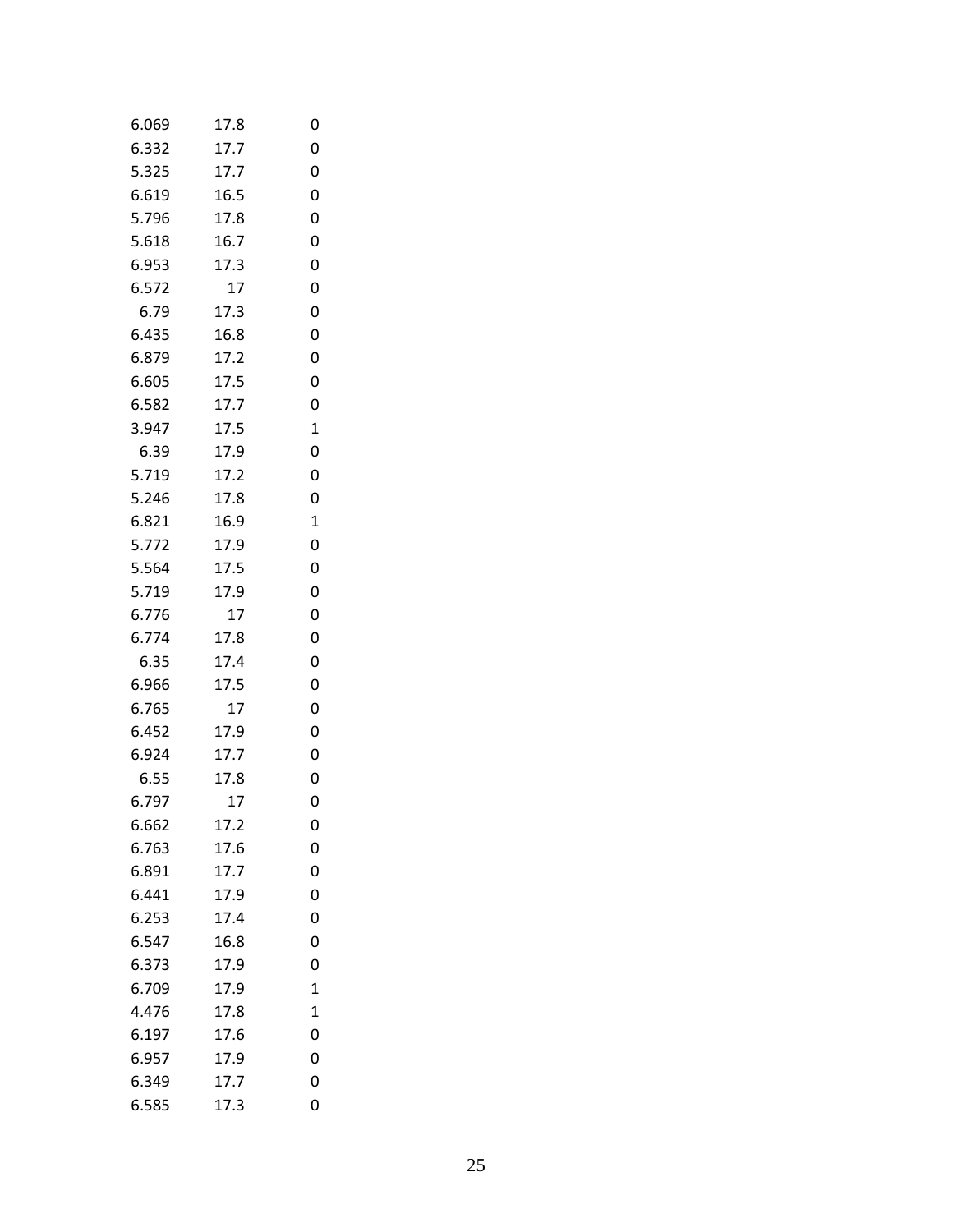| 5.921 | 17.9 | 0 |
|-------|------|---|
| 6.981 | 17.4 | 0 |
| 6.814 | 17.6 | 0 |
| 6.486 | 17.6 | 0 |
| 6.128 | 17.3 | 0 |
| 6.7   | 17.9 | 0 |
| 6.874 | 16.7 | 0 |
| 6.816 | 17.6 | 0 |
| 6.852 | 17.7 | 0 |
| 6.773 | 16.3 | 0 |
| 6.245 | 17.9 | 0 |
| 6.556 | 17.1 | 0 |
| 6.572 | 17.5 | 0 |
| 6.711 | 17.2 | 0 |
| 6.981 | 17.7 | 0 |
| 6.616 | 17.8 | 0 |
| 6.567 | 17.8 | 0 |
| 6.865 | 17.7 | 0 |
| 6.485 | 17.8 | 0 |
| 6.957 | 17.3 | 0 |
| 6.903 | 17.9 | 0 |
| 6.796 | 17.2 | 0 |
| 6.395 | 16.9 | 0 |
| 6.7   | 17.4 | 0 |
| 4.893 | 17.8 | 0 |
| 6.486 | 17.2 | 0 |
| 6.952 | 17.2 | 0 |
| 6.332 | 17.8 | 0 |
| 6.789 | 17.9 | 0 |
| 6.099 | 17.2 | 0 |
| 6.742 | 17.7 | 0 |
| 6.153 | 17.7 | 0 |
| 6.515 | 17.8 | 0 |
| 6.278 | 17.8 | 0 |
| 6.514 | 17.4 | 0 |
| 6.635 | 17.8 | 0 |
| 6.443 | 17.4 | 0 |
| 6.771 | 17.5 | 0 |
| 5.798 | 17.6 | 0 |
| 6.264 | 17.9 | 0 |
| 5.683 | 17.5 | 0 |
| 6.707 | 17.6 | 0 |
| 6.376 | 17.8 | 0 |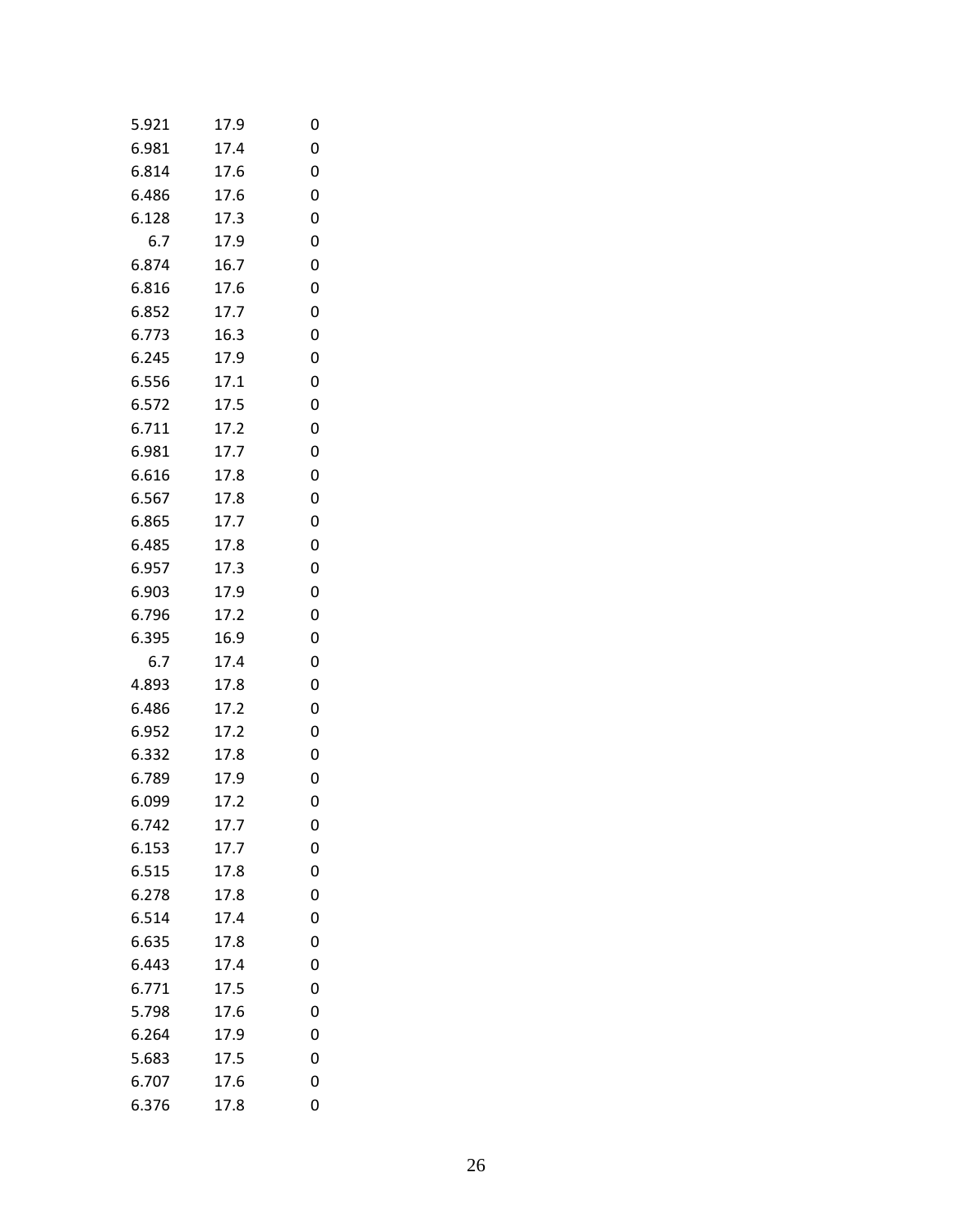| 6.923        | 17.2         | 0            |
|--------------|--------------|--------------|
| 5.829        | 17.3         | $\mathbf{0}$ |
| 5.524        | 17.7         | $\mathbf{0}$ |
| 6.922        | 17.9         | $\mathbf{0}$ |
| 6.313        | 17.9         | $\mathbf{0}$ |
| 6.662        | 17.9         | $\mathbf{0}$ |
| $\mathbf{0}$ | $\mathbf{0}$ | $\mathbf{0}$ |
| $\mathbf{0}$ | $\mathbf{0}$ | $\mathbf{0}$ |
| 0            | 0            | 0            |
| $\mathbf{0}$ | $\mathbf{0}$ | $\mathbf{0}$ |
| 0            | 0            | $\mathbf{0}$ |
| $\mathbf{0}$ | 0            | $\mathbf{0}$ |
| 0            | 0            | 0            |
| $\mathbf{0}$ | 0            | $\mathbf{0}$ |
| 0            | 0            | $\mathbf{0}$ |
| $\mathbf{0}$ | 0            | $\mathbf{0}$ |
| 0            | 0            | 0            |
| $\mathbf{0}$ | 0            | $\mathbf{0}$ |
| 0            | 0            | $\mathbf{0}$ |
| $\mathbf{0}$ | 0            | $\mathbf{0}$ |
| $\mathbf{0}$ | 0            | 0            |
| $\mathbf{0}$ | 0            | $\mathbf{0}$ |
| 0            | 0            | $\mathbf{0}$ |
| $\mathbf{0}$ | 0            | $\mathbf{0}$ |
| 0            | 0            | 0            |
| $\mathbf{0}$ | 0            | $\mathbf{0}$ |
| 0            | 0            | 0            |
| $\mathbf{0}$ | $\mathbf{0}$ | $\mathbf{0}$ |
| $\mathbf{0}$ | $\mathbf{0}$ | 0            |
| $\mathbf{0}$ | $\mathbf{0}$ | $\mathbf{0}$ |
| 0            | $\mathbf{0}$ | 0            |
| $\mathbf{0}$ | $\mathbf{0}$ | $\mathbf{0}$ |
| $\mathbf{0}$ | 0            | 0            |
| $\mathbf{0}$ | 0            | $\mathbf{0}$ |
| $\mathbf{0}$ | 0            | 0            |
| $\mathbf{0}$ | $\mathbf{0}$ | $\mathbf{0}$ |
| $\mathbf{0}$ | $\mathbf{0}$ | 0            |
| $\mathbf{0}$ | 0            | $\mathbf{0}$ |
| $\mathbf{0}$ | $\mathbf{0}$ | 0            |
| $\mathbf{0}$ | $\mathbf{0}$ | $\mathbf{0}$ |
| $\mathbf{0}$ | $\mathbf{0}$ | 0            |
| $\mathbf{0}$ | $\mathbf{0}$ | $\mathbf{0}$ |
| $\mathbf{0}$ | $\mathbf{0}$ | $\mathbf 0$  |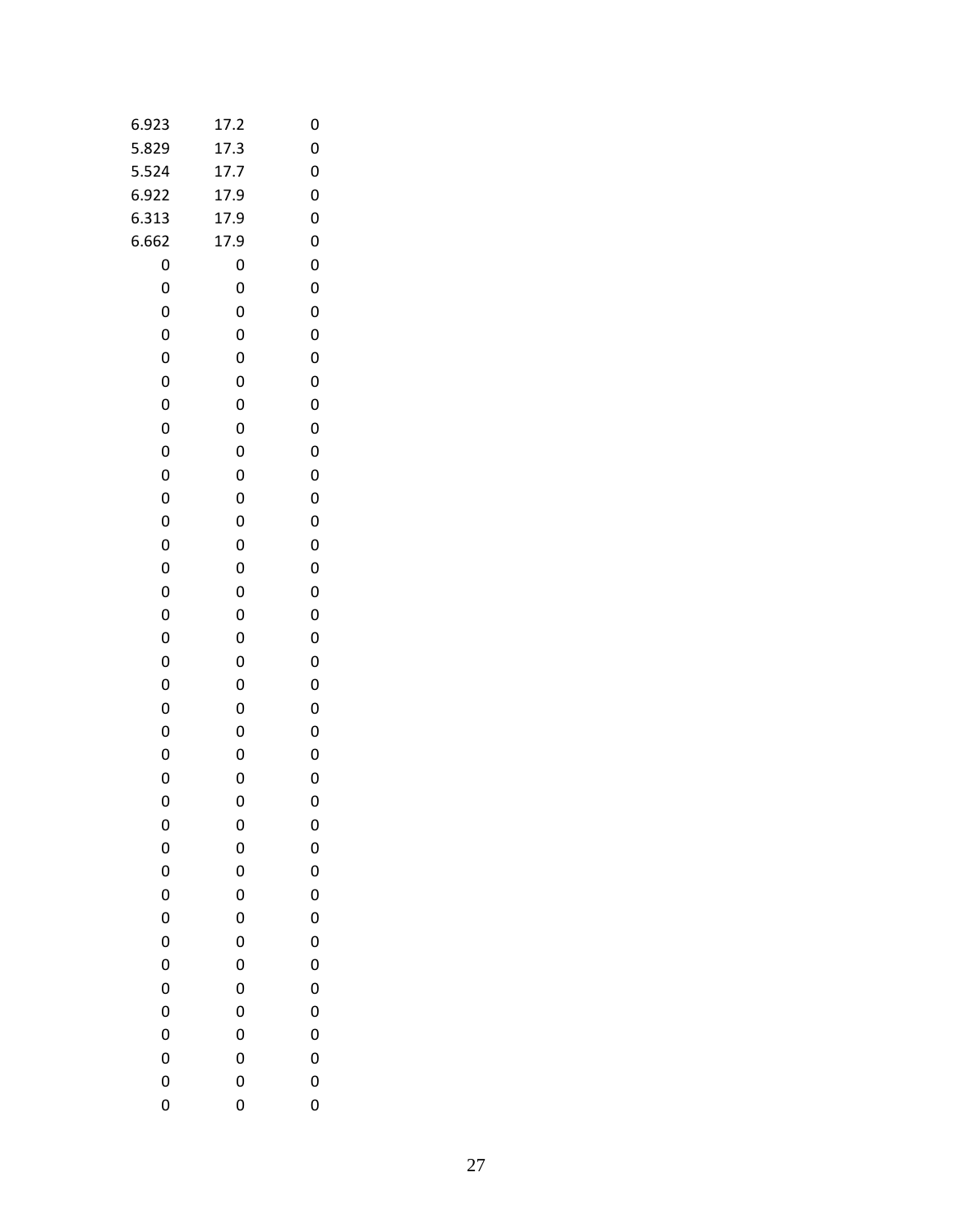| 0 | 0 | 0 |  |
|---|---|---|--|
| 0 | 0 | 0 |  |
| 0 | 0 | 0 |  |
| 0 | 0 | 0 |  |
| 0 | 0 | 0 |  |
| ი | 0 | O |  |